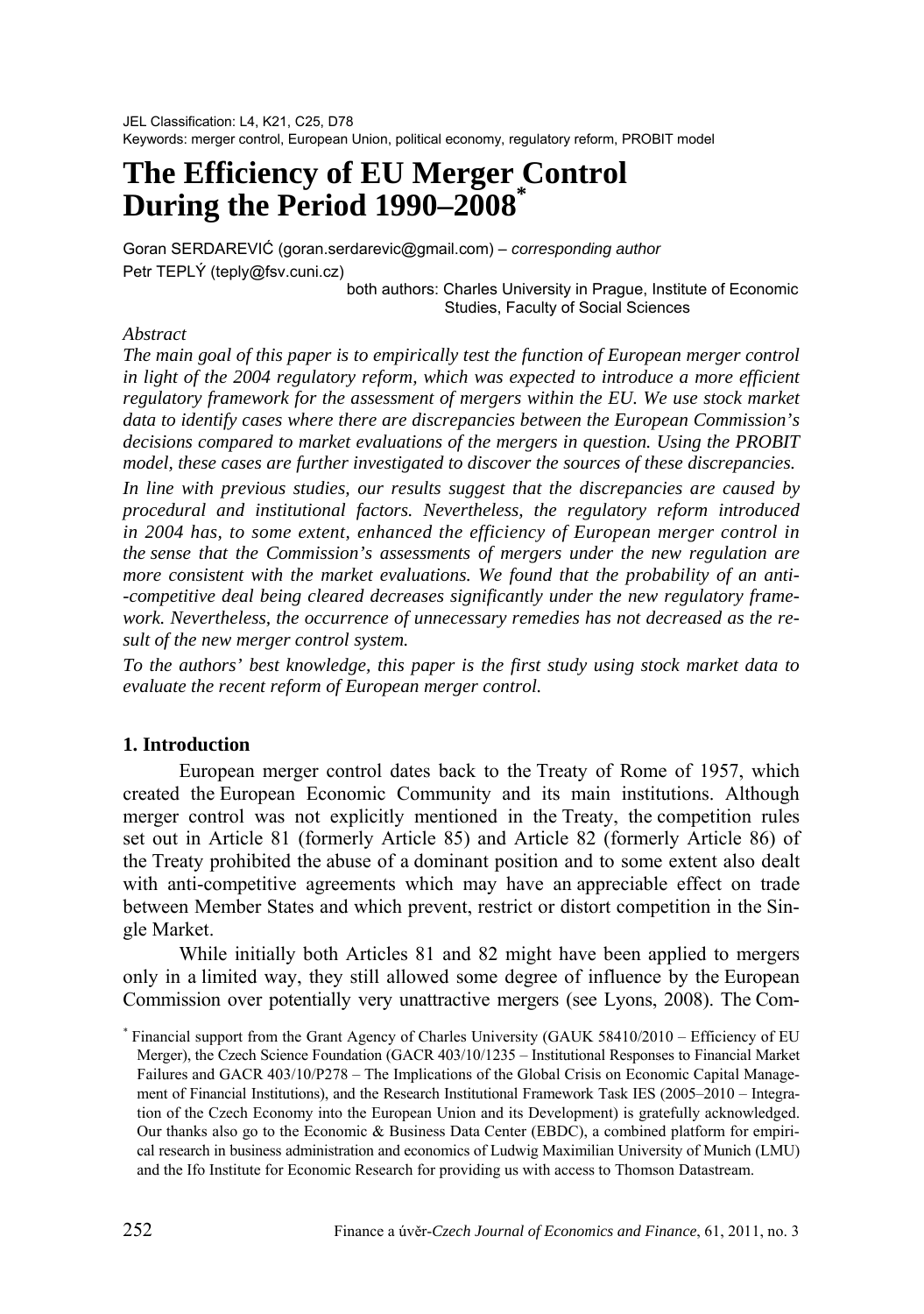mission did not obtain real merger control authority until 1989, when the main legislative text for merger regulation – the European Community Merger Regulation (ECMR) – appeared. This was viewed as one of many measures necessary to facilitate the development of a single European market (Vickers, 2004).

The ECMR gave the Commission vast power to enforce competition policy in the EU. All planned mergers of large companies that have significant business activities in the Member States have to be submitted for approval by the Commission.<sup>1</sup> The Commission then evaluates the proposed combination in a short proceeding known as a Phase I investigation. If the Commission finds the proposed merger to be generally compatible with the rules of the Common Market, it either approves the merger (Article 6.1. of the ECMR), or approves it with some conditions and obligations (Article 6.1.b). Otherwise, the Commission starts a more detailed Phase II investigation that can again result in the merger being approved (Article 8.1.), being approved with remedies (Article 8.2.) or being blocked (Article 8.3.). If the Commission finds the merger unacceptable and prohibits it, the decision is final unless it is revoked by the Court of First Instance (CFI). The decision of the CFI may come two or three years after the Commission decision and, given the delay, is likely to be irrelevant for the companies originally interested in merging.<sup>2</sup> Therefore, the Commission has an enormously strong bargaining position for enforcing various commitments by the merging companies (in comparison with its US and UK counterparts).<sup>3</sup>

In addition, the importance of the Commission is increasing with regard to the number of merger proposals it now evaluates. During the early years of merger control, the Commission yearly evaluated only a few merger cases, while in 2007 the number of cases evaluated exceeded 400 (see *Table 1*).

With the increasing number of cases evaluated, the confidence of the Commission in the adequacy of its decisions has risen too. The number of merger cases charged with some form of remedy rose significantly and the number of prohibited mergers reached its maximum in 2001, when five mergers were blocked. A major shock came, however, in 2002, when the CFI reversed three of those controversial decisions, raising serious concerns about the inadequate economic analysis and procedural weaknesses of the Commission's evaluation methods (Lyons, 2008). 4

 $3$  For a detailed comparison of different regulatory practices see, for instance, Röller et al. (2000).

<sup>&</sup>lt;sup>1</sup> According to Article 1(2) of the ECMR, a concentration is deemed to have a Community dimension when (i) the combined aggregate worldwide turnover of all the undertakings concerned exceeds EUR 5 billion; and (ii) the Community-wide turnover of each of at least two undertakings concerned exceeds EUR 250 million, unless each of the undertakings concerned achieves more than two-thirds of its aggregate Community-wide turnover within one and the same Member State. For credit and financial institutions the turnover thresholds are replaced by consideration of financial income sources (i.e., interest income, income from securities) while for insurance companies turnover is replaced by gross premium written; see Turnover Calculation Notice, paragraphs 56–57.

<sup>2</sup> For example, the *Airtours/First Choice* case took almost three years from Commission decision to CFI final judgment. In another highly controversial case – *GE/Honeywell* – the CFI judgment came almost five years after the merger notification.

<sup>&</sup>lt;sup>4</sup> According to CFI judgments, the Commission did not conduct a sufficiently rigorous economic analysis of the incentives for and ability to coordinate behavior in *Airtours/First Choice*, and it failed to take account of the different degree of competition in each of the national markets in the *Schneider/Legrand* case. In *Tetra Laval/Sidel*, the Commission's concerns over leveraging market power between two otherwise separate markets could not be legally justified. In addition, the CFI criticized the Commission for a low standard of proof and unnecessary structural remedies.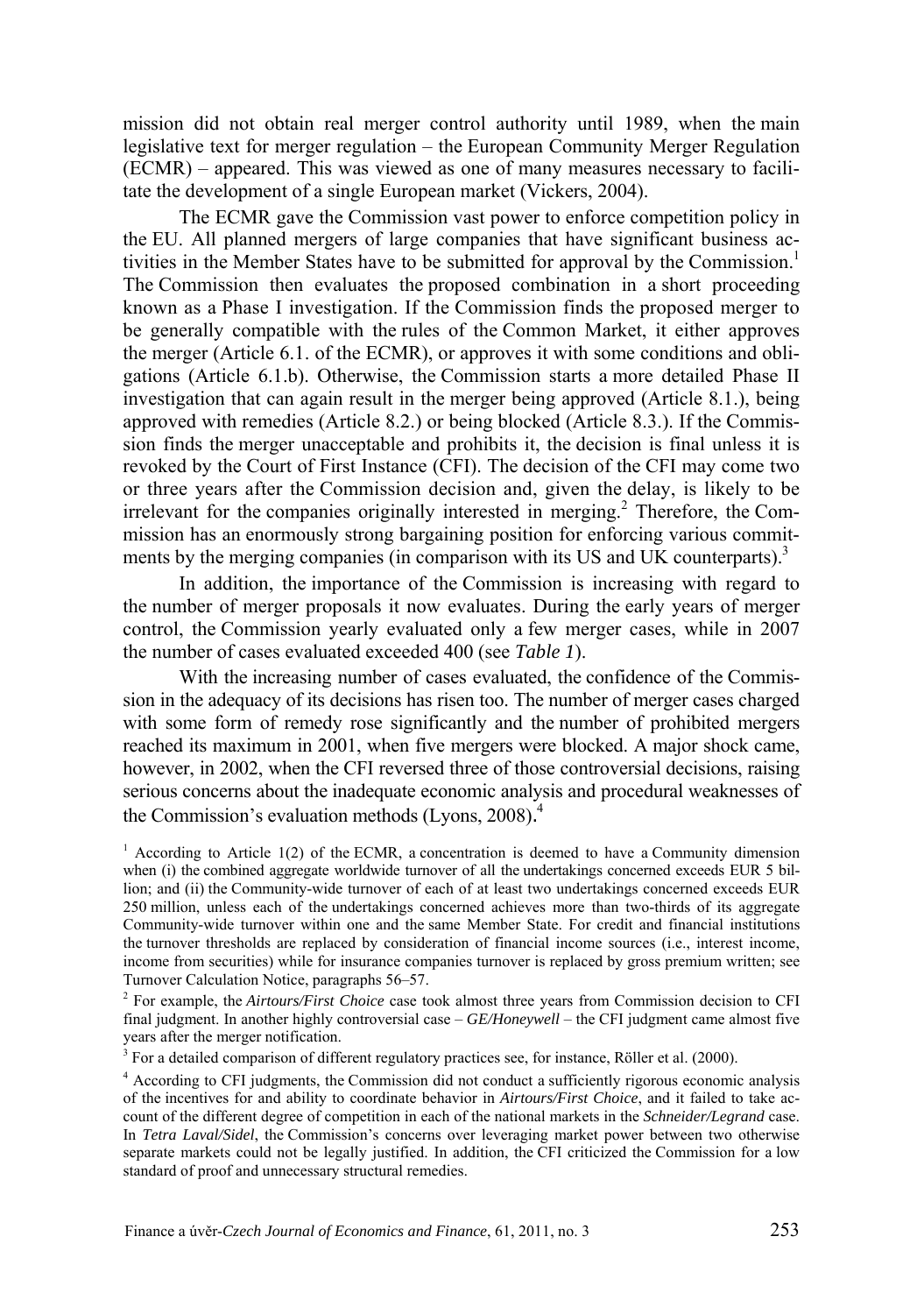| 368<br>401<br>Ö<br>$\circ$<br>$\frac{8}{3}$<br>15<br>5<br>4<br>4<br>᠇<br>349<br>323<br>ဖ<br>Ö<br>$\circ$<br>13<br>$\circ$<br>4<br>13<br>4<br>276<br>301<br>5<br>စ<br>$\circ$<br>15<br>$\mathbf{\Omega}$<br>ω<br>$\circ$<br>$\tilde{c}$<br>240<br>220<br>N<br>$^\infty$<br>0<br>12<br>N<br>4<br>71<br>223<br>203<br>8<br>$^{\circ}$<br>თ<br>ဖ<br>$\circ$<br>0<br>$\mathbf{\sim}$<br>Ξ<br>256<br>238<br>N<br>5<br>$\frac{8}{2}$<br>$\frac{0}{1}$<br>$\circ$<br>L<br>N<br>332<br>299<br>9<br>$\overline{\phantom{0}}$<br>5<br>თ<br>ю<br>$\tilde{\mathcal{L}}$<br>24<br>SECOND PHASE DECISIONS<br>FIRST PHASE DECISIONS<br>323<br>278<br>17<br>6<br>$\frac{8}{1}$<br>26<br>ო<br>12<br>Ν<br>225<br>262<br>8<br>13<br>$\frac{6}{5}$<br>20<br>0<br>r<br>223<br>196<br>2<br>Ο<br>14<br>4<br>12<br>ო<br>4<br>H<br>135<br>118<br>Ο<br>$^{\circ}$<br>$\mathbf{\Omega}$<br>N<br>4<br>Ξ<br>109<br>N<br>121<br>ဖ<br>ဖ<br>ω<br>4<br>0<br>ო<br>109<br>N<br>Ω<br>თ<br>8<br>ς<br>$\mathbf{\Omega}$<br>ω<br>2<br>r<br>5<br>ω<br>$\overline{78}$<br>$\mathbf{\Omega}$<br>ဖ<br>$\mathbf{\Omega}$<br>Ю<br>5<br>N<br>ω<br>Ω<br>$\overline{6}$<br>$\circ$<br>57<br>$\mathbf{\Omega}$<br>$\circ$<br>4<br>4<br>80<br>4<br>თ<br>$\frac{3}{4}$<br>ო<br>$\circ$<br>$\mathbf{\Omega}$<br>4<br>4<br>5<br>Ю<br>ო<br>ဖ<br>61<br>47<br>ო<br>O<br>N<br>2<br>ю<br>0<br>$\circ$<br>0<br>$\circ$<br>0<br>compatible with<br>commitments<br>Art 6.1 (a)<br>out of ECMR<br>compatible<br>Art 6.1 (b)<br>Art 6.1 (b) |                                   | န္တ      | δ  | 92 | S3 | ट्र | 95  | န္တ | 5   | 98  | 8   | 8   | δ   | 02  | ຮ   | इ   | ပိ  | 8   | 5   | g              | $90 - 08$<br>Total |
|-----------------------------------------------------------------------------------------------------------------------------------------------------------------------------------------------------------------------------------------------------------------------------------------------------------------------------------------------------------------------------------------------------------------------------------------------------------------------------------------------------------------------------------------------------------------------------------------------------------------------------------------------------------------------------------------------------------------------------------------------------------------------------------------------------------------------------------------------------------------------------------------------------------------------------------------------------------------------------------------------------------------------------------------------------------------------------------------------------------------------------------------------------------------------------------------------------------------------------------------------------------------------------------------------------------------------------------------------------------------------------------------------------------------------------------------------------------------------------|-----------------------------------|----------|----|----|----|-----|-----|-----|-----|-----|-----|-----|-----|-----|-----|-----|-----|-----|-----|----------------|--------------------|
|                                                                                                                                                                                                                                                                                                                                                                                                                                                                                                                                                                                                                                                                                                                                                                                                                                                                                                                                                                                                                                                                                                                                                                                                                                                                                                                                                                                                                                                                             |                                   |          |    |    |    |     |     |     |     |     |     |     |     |     |     |     |     |     |     |                |                    |
|                                                                                                                                                                                                                                                                                                                                                                                                                                                                                                                                                                                                                                                                                                                                                                                                                                                                                                                                                                                                                                                                                                                                                                                                                                                                                                                                                                                                                                                                             |                                   |          |    |    |    |     |     |     |     |     |     |     |     |     |     |     |     |     |     | $\circ$        | ន                  |
|                                                                                                                                                                                                                                                                                                                                                                                                                                                                                                                                                                                                                                                                                                                                                                                                                                                                                                                                                                                                                                                                                                                                                                                                                                                                                                                                                                                                                                                                             |                                   |          |    |    |    |     |     |     |     |     |     |     |     |     |     |     |     |     |     | 307            | 3472               |
|                                                                                                                                                                                                                                                                                                                                                                                                                                                                                                                                                                                                                                                                                                                                                                                                                                                                                                                                                                                                                                                                                                                                                                                                                                                                                                                                                                                                                                                                             |                                   |          |    |    |    |     |     |     |     |     |     |     |     |     |     |     |     |     |     | 20             | 178                |
| Total Phase                                                                                                                                                                                                                                                                                                                                                                                                                                                                                                                                                                                                                                                                                                                                                                                                                                                                                                                                                                                                                                                                                                                                                                                                                                                                                                                                                                                                                                                                 | Phase II initiated<br>Art 6.1 (c) |          |    |    |    |     |     |     |     |     |     |     |     |     |     |     |     |     |     | $\overline{0}$ | 186                |
|                                                                                                                                                                                                                                                                                                                                                                                                                                                                                                                                                                                                                                                                                                                                                                                                                                                                                                                                                                                                                                                                                                                                                                                                                                                                                                                                                                                                                                                                             |                                   |          |    |    |    |     |     |     |     |     |     |     |     |     |     |     |     |     |     | 337            | 3888               |
|                                                                                                                                                                                                                                                                                                                                                                                                                                                                                                                                                                                                                                                                                                                                                                                                                                                                                                                                                                                                                                                                                                                                                                                                                                                                                                                                                                                                                                                                             |                                   |          |    |    |    |     |     |     |     |     |     |     |     |     |     |     |     |     |     |                |                    |
| compatible with<br>Total Phase II<br>commitments<br>prohibition<br>Art 8.2<br>Art 8.3                                                                                                                                                                                                                                                                                                                                                                                                                                                                                                                                                                                                                                                                                                                                                                                                                                                                                                                                                                                                                                                                                                                                                                                                                                                                                                                                                                                       | compatible<br>Art 8.1             |          |    |    |    |     |     |     |     |     |     |     |     |     |     |     |     |     |     | თ              | 46                 |
|                                                                                                                                                                                                                                                                                                                                                                                                                                                                                                                                                                                                                                                                                                                                                                                                                                                                                                                                                                                                                                                                                                                                                                                                                                                                                                                                                                                                                                                                             |                                   |          |    |    |    |     |     |     |     |     |     |     |     |     |     |     |     |     |     | 5              | 88                 |
|                                                                                                                                                                                                                                                                                                                                                                                                                                                                                                                                                                                                                                                                                                                                                                                                                                                                                                                                                                                                                                                                                                                                                                                                                                                                                                                                                                                                                                                                             |                                   |          |    |    |    |     |     |     |     |     |     |     |     |     |     |     |     |     |     | $\circ$        | 20                 |
|                                                                                                                                                                                                                                                                                                                                                                                                                                                                                                                                                                                                                                                                                                                                                                                                                                                                                                                                                                                                                                                                                                                                                                                                                                                                                                                                                                                                                                                                             |                                   |          |    |    |    |     |     |     |     |     |     |     |     |     |     |     |     |     |     | 14             | 154                |
|                                                                                                                                                                                                                                                                                                                                                                                                                                                                                                                                                                                                                                                                                                                                                                                                                                                                                                                                                                                                                                                                                                                                                                                                                                                                                                                                                                                                                                                                             | Other Decisions                   |          |    |    |    |     |     |     |     |     |     |     |     |     |     |     |     |     |     | 6              | 122                |
|                                                                                                                                                                                                                                                                                                                                                                                                                                                                                                                                                                                                                                                                                                                                                                                                                                                                                                                                                                                                                                                                                                                                                                                                                                                                                                                                                                                                                                                                             | TOTAL                             | $\infty$ | 52 | 8  | යි | 99  | 119 | 132 | 152 | 246 | 283 | 346 | 358 | 281 | 239 | 258 | 312 | 363 | 415 | 357            | 4164               |

Table 1 EU Merger Cases, Sep 1990 to Dec 2008 **Table 1 EU Merger Cases, Sep 1990 to Dec 2008**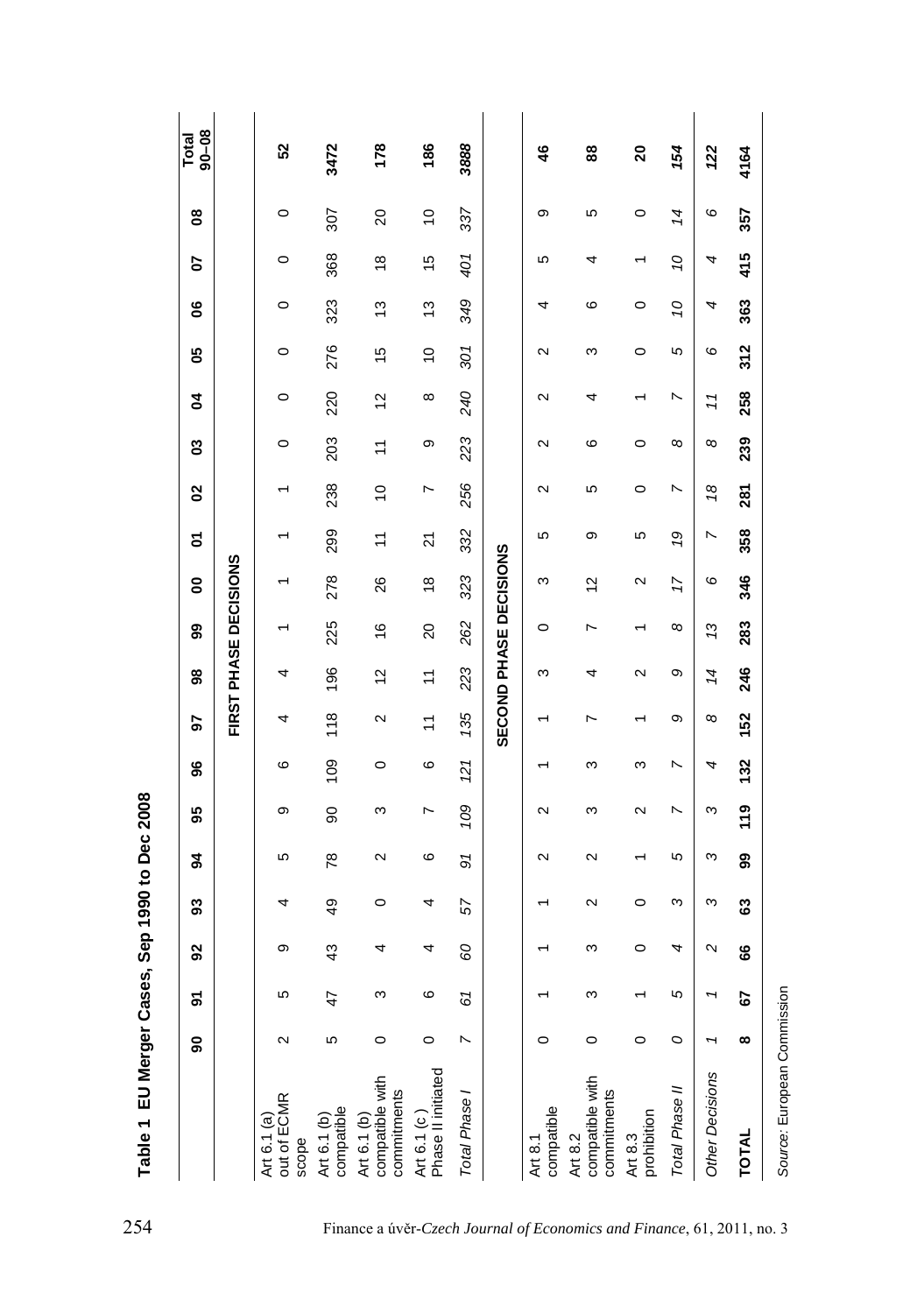The Court opined that regulations were needed to introduce a "more economic approach" into the Commission's appraisal procedures, a concept already recognized in a Green Paper  $(2001)$ .<sup>5</sup> The reform process culminated in 2004, when a new ECMR, together with guidelines for the assessment of horizontal mergers, was introduced.

In terms of the procedural and institutional changes, the new framework preserves the so-called "one-stop shop"6 rule, but it also makes it easier for national authorities to take part in the decision-making process in merger cases that significantly affect competition within their member states. It also gives the Commission more time to cope with the increasing workload: new pre-notification rules have been put in place and both the Phase I and Phase II investigation durations have been extended moderately and made more flexible.<sup>7</sup> The new office of Chief Economist created within the Competition Directorate General, together with the newly established European Advisory Group on Competition Policy (EAGCP), should provide a more economic approach to the Commission's analysis.

The core of the reformed ECMR is a new prohibition criterion  $(SIEC)^8$ , which replaces the old dominance test and gives the Commission more "maneuvering space" for merger appraisals.<sup>9</sup> The newly published Horizontal Merger Guidelines  $(HMR)^{10}$ should provide guidance on how the Commission assesses horizontal mergers and is in line with the modern economic theory of industrial organization. Among other things, the HMR explicitly differentiates between coordinated and non-coordinated effects, thus closing the existing enforcement gap in cases of oligopoly markets where mergers would have anti-competitive effects without creating or fostering dominance. On the other hand, the Guidelines also explicitly list the potential countervailing factors that can result in merger approval despite the market dominance of merging parties, thus giving merger parties more scope for defense against potential rejections from the Commission.<sup>11</sup>

The key goal of the new legislation was to provide a more transparent, efficient and "consumer oriented" approach in line with the competition criteria applied in the US and UK. The aim of this paper is to empirically test the quality of EU merger control in the last two decades and to provide an insight into the effects of the 2004 reform on the overall efficiency of the new merger regulation. We use stock

<sup>5</sup> See the Green Paper on the Review of Council Regulation (EEC) No 4064/89, COM (2001) 745/6 final, 11/12/2001.

6 Under the "one-stop shop" rule, national authorities cannot carry out a competition review where the Commission has jurisdiction, and a decision by the Commission covers the whole EU. 7

<sup>7</sup> Phase I has been prolonged to a maximum of  $25 + 35 = 60$  working days (formerly 10 weeks), while Phase II can currently take up to  $90 + 20 + 15 = 125$  working days (formerly four months).

<sup>8</sup> SIEC stands for Significant Impedance of Effective Competition and is defined in Article 2 (3) of the ECMR as "*A concentration which would significantly impede effective competition, in the common market or in a substantial part of it, in particular as a result of the creation or strengthening of a dominant position, shall be declared incompatible with the common market."*

<sup>9</sup> While in the old test dominance could be considered a necessary condition for merger prohibition, the dominance criterion in the new test is incorporated only as an example of how concentration can impede effective competition.

<sup>10</sup> Guidelines on the assessment of horizontal mergers under the Council Regulation on the control of concentrations between undertakings (2004/C 31/03).

<sup>11</sup> For more details on the desirability of an efficiency defense in merger control, see Lagerlöf and Heidhues (2005).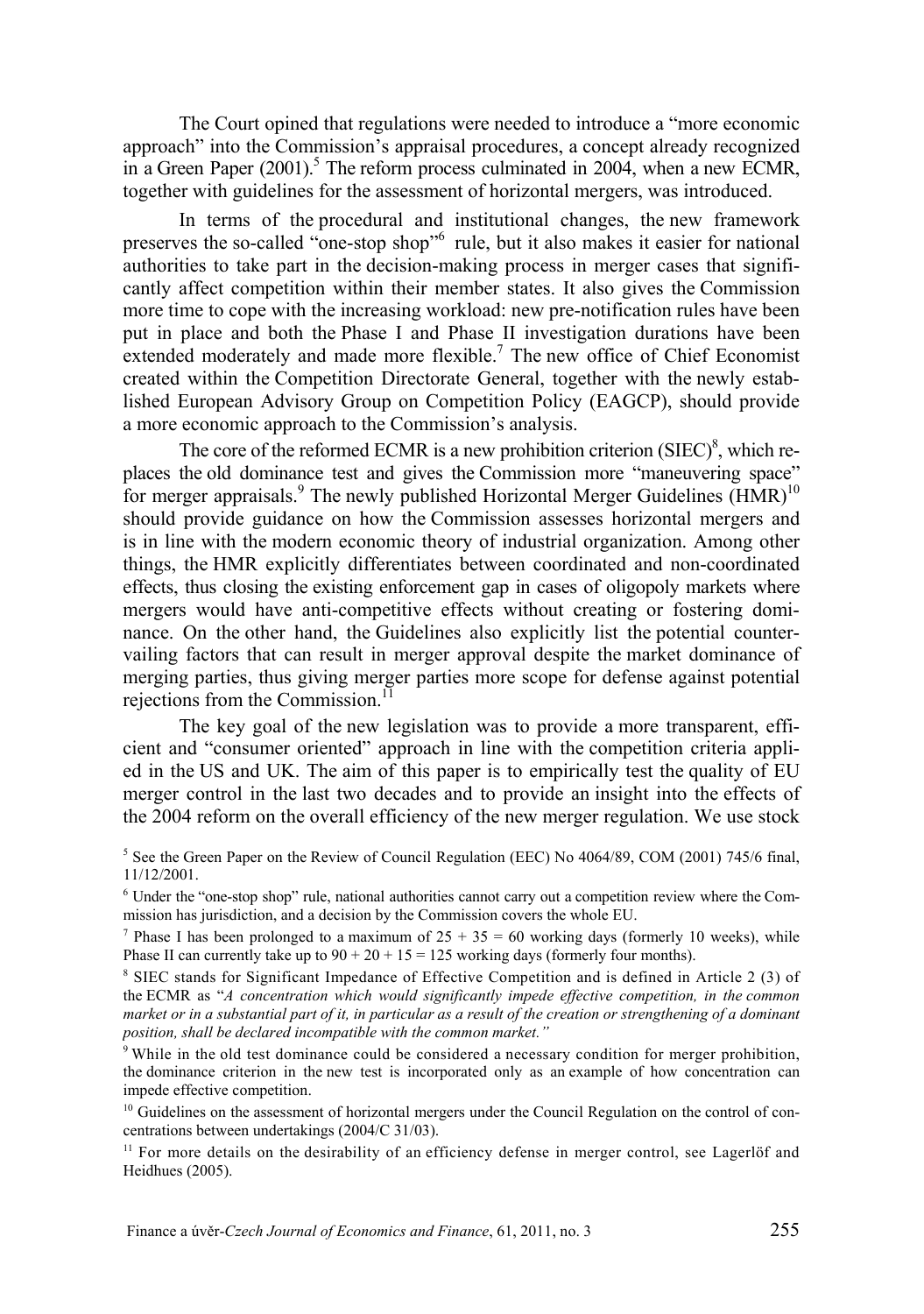market data to identify merger cases that the market expected to hurt (anti-competitive) or benefit (pro-competitive) consumers. We then compare this information with the real decisions made by the Commission and identify discrepancies between the assessment of the market and that of the regulator, i.e., instances in which the Commission blocked pro-competitive mergers or approved anti-competitive mergers. Consequently, we run a simple regression model to find the main factors driving the occurrence of these discrepancies and we test for significance in the effects of the recent regulatory reform on the data.

#### **2. Literature Overview**

The event study approach, using the movements of stock prices to assess the effect of a particular event on a firm's value, was first applied by Dolley (1933), then further developed mainly by Ball and Brown (1968) and later by Fama et al. (1969). A significant share of the event study research has focused on the ability of mergers to create value for shareholders of merging parties; see Andrade et al. (2001) for an extensive overview of M&A research.

Considerably less attention has been given to applications of this methodology for competition policy purposes. Such an analysis first appeared in Eckbo (1983), who evaluated 259 US mergers, of which 79 were challenged by the antitrust authorities. Eckbo examines movements in the share prices of competitors to see whether they supported the anti-competitive nature of the mergers and found they did not. According to his results, challenged mergers had been based on synergistic effects rather than increases of market power and potential collusive behavior. Stillman (1983) conducts a smaller study with a similar aim where the results were consistent with those of Eckbo. Both studies find a lack of significant statistical evidence from stock price movements to support referral to the antitrust authorities on competition grounds.

The first study using the event study method to examine EU merger control, conducted by Brady and Feinberg (2000), analyzes the effect of particular news on EU merger procedures, for instance regarding decisions to open Phase II investigations. They focused on stock market reactions to news of the merging parties and found that enforcement of the merger regulation has a substantial effect on individual company stock values.

Neven and Röller (2002) analyze 100 EU merger cases from the first ten years of EU merger control in order to explore the main factors that may account for discrepancies between the Commission's decisions and the reactions of the stock market. Using a simple correlation analysis, they found that discrepancies could be associated with the political economy of merger control, that discrepancies are more frequent in Phase I investigations and when large countries are involved, and that competitors may play an important role in favor of anti-competitive deals.

Bergman et al. (2003) use the insights of Coate and McChesney (1992) in analyzing EU merger cases and trying to account for decisions to open a Phase II investigation and decisions to prohibit a merger in terms of the factors listed in the final documentation. They test whether the Commission gives appropriate weight to factors regarded as important ex ante (for instance published in merger guidelines) and to factors regarded as important by economic theory (market shares, barriers to entry, etc.).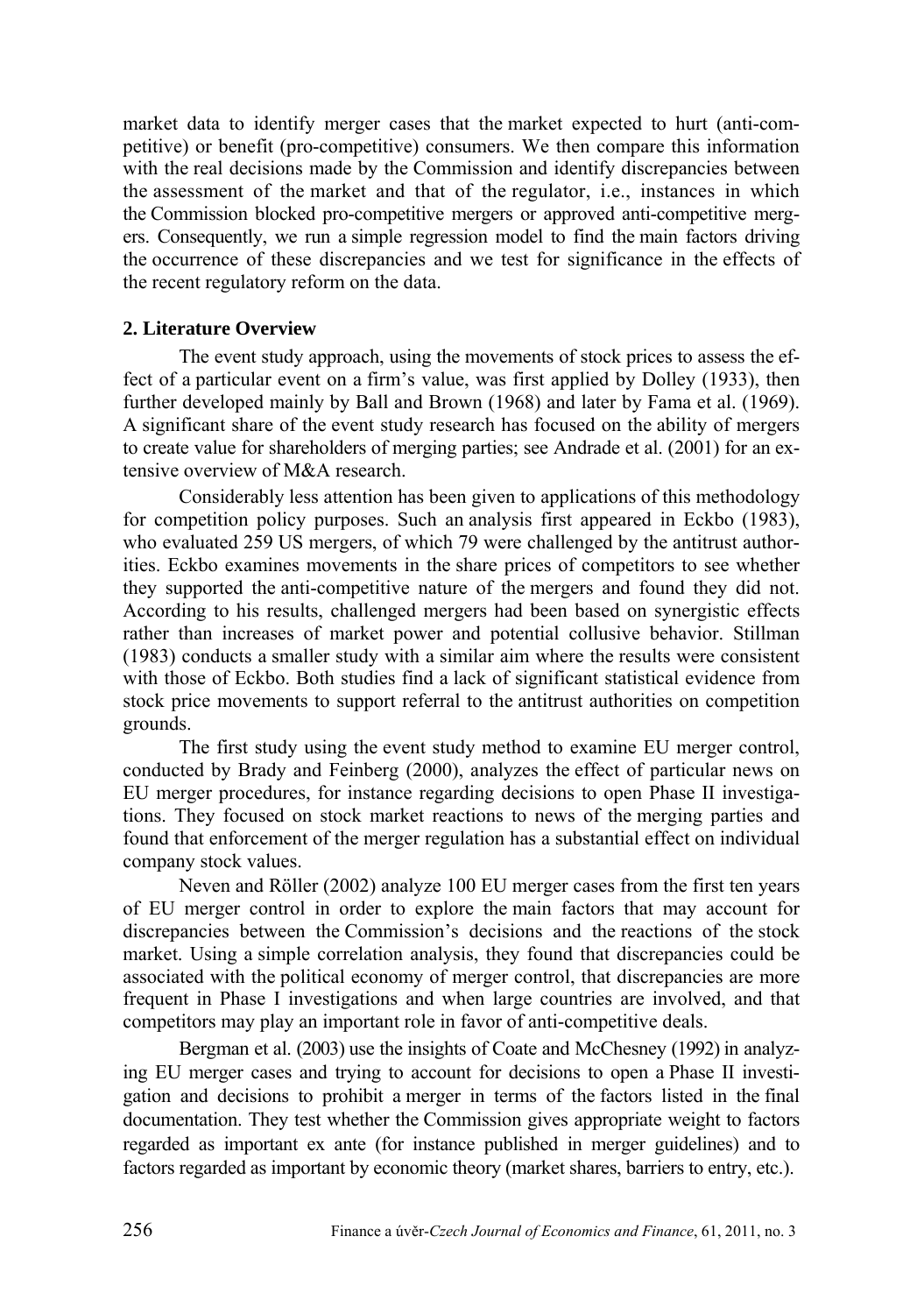Duso et al. (2005) analyze the stock market's ability to identify potential anticompetitive effects and remedial provisions on transactions assessed by the Commission. They find that the market seems able to predict the effectiveness of the remedies applied in Phase I and to produce good estimates prior to Phase II clearances and prohibitions, but not remedies.

Duso et al. (2007) follow Eckbo (1983) and Stillman (1983) in order to identify "errors" in the Commission's merger decisions in the period 1990–2002. They rely on the theoretical framework from Farell and Shapiro (1990), using a unique correspondence between changes in profits of competitors and consumer welfare to identify anti-competitive mergers. They further apply the theoretical framework from Neven and Röller (2005), according to which an antitrust agency maximizes its own utility and third parties (firms, governments, etc.) can affect its utility, and they build a regression model to analyze the determinants of the Commission's decision making. Their results suggest that the Commission's decisions cannot be solely accounted for by the motive of protecting consumer welfare. Instead, they suggest that other factors – such as country and industry effects, as well as market definition and procedural aspects – affect the decision making of the EU antitrust agency.

Last but not least, Aktas et al. (2007) use an event study approach to evaluate the hypothesis that the EU merger regulation is protectionist. They analyze whether the market considers the prospect for regulatory intervention in its initial assessment of proposed mergers and test whether the Commission is biased against mergers involving non-EU firms. They conclude that for mergers initiated by foreign bidders, the probability of regulatory intervention was increasing with the magnitude of (negative) stock returns of European competitors around the merger announcement date.

Clearly from this review, merger control in the European Union is becoming an increasingly popular topic of empirical research, mainly due to the availability of relevant data. Nevertheless, none of the current studies assesses the most recent EU merger cases in light of the effects of the 2004 regulatory reform. In addition, most of the studies focus on a particular empirical question, while we apply a more holistic approach that provides an insight into the overall efficiency of EU merger control, as described further below.

#### **3. Methodology**

In our research, we follow the approach used by Duso et al. (2007), but we apply a slightly different (and in our view more appropriate) methodology for calculating abnormal returns and for the subsequent calculation of competitors' gains from the merger. In addition, we use a different method for estimating the marginal effects of dependent variables in our model, a method that is better suited to PROBIT models with dummy right-side variables. The main contribution of this paper is that we constructed a unique sample of 161 horizontal mergers evaluated by the Commission between 1990 and 2008. Our sample offers an opportunity to gain the first insight into the effects of the recent EU regulatory reform on proposed mergers. Note that none of the previous studies worked with merger cases evaluated after 2002.

Our methodology can be divided into four main steps. In the first step, we provide some rationale behind the evaluation of a merger's competitive effects using changes in the market value of competitors. In the second step, we create a repre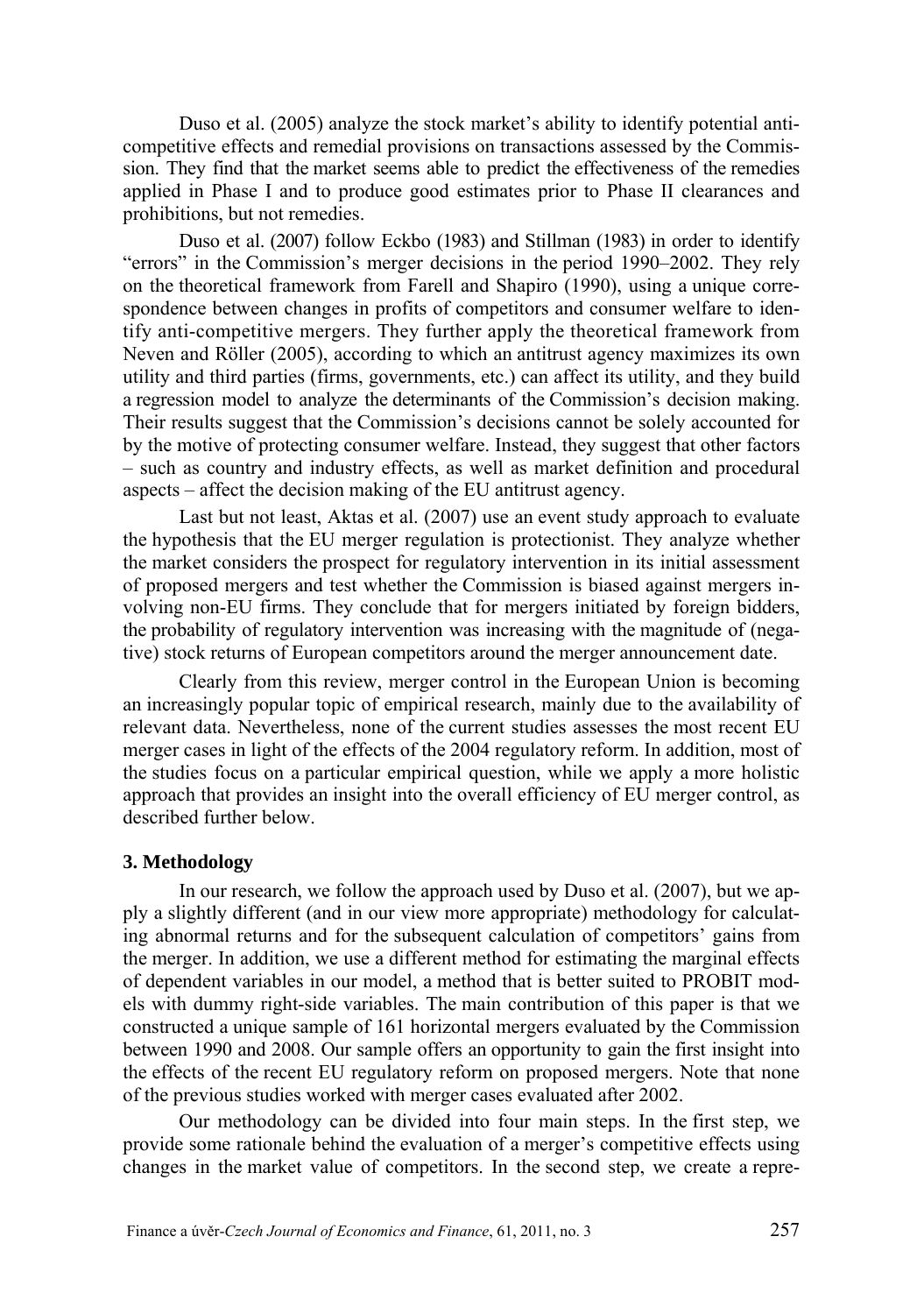sentative sample of horizontal mergers using publicly available information from the Commission's website and collect information about mergers and relevant competitors in our sample. In the third step, we use stock market data to calculate the abnormal change in the market value of competitors around the merger announcement date. This information is then used to identify the market's assessment of the competitive effects of the mergers in our sample and to recognize cases where there are discrepancies between the market's and the Commission's evaluation of the merger, i.e., cases where the Commission had prohibited mergers that the stock market regarded as pro-competitive as well as instances where the Commission had failed to prevent anti-competitive mergers. In the last step, we specify our econometric model using findings from the previous studies and we apply PROBIT regression to investigate the sources of the discrepancies between the market's and the Commission's evaluation of mergers, with a particular focus on the effects of the 2004 reform on the occurrence of these discrepancies.

#### **3.1 Step 1: Merger Assessment Using the Event Study Approach**

In order to evaluate the merger decisions of the Commission, we need to compare these to some independent criterion. In contrast to US antitrust procedures, where independent evaluations are undertaken by both the Federal Trade Commission and the Antitrust Division of the Department of Justice, the EU merger regulation does not offer any alternative institutional assessment and the Commission is solely responsible for the whole appraisal process. Instead, we use the stock market view on the expected effects of the merger on competitors to evaluate the merger's competitive effects.

In particular, we look at the effects of the merger announcement on share prices of competitors to assess the aggregate welfare changes resulting from the merger. This method relies on the theoretical framework developed by Farell and Shapiro (1990) showing that under some general assumptions there is a clear correspondence between the effects of horizontal mergers on consumers and competitors, i.e., if a merger results in increased profits of competitors, it will harm consumers and vice versa.

The main advantage of this approach is that we have an independent assessment of the merger's competitive effects which we can compare with the Commission's decisions. Moreover, we observe stock market reactions on the day of the announcement irrespective of whether the merger is approved by the Commission in the end. We thus avoid the censoring problem, as we can include in our sample cases where the merger was blocked by the Commission.<sup>12</sup>

The main disadvantage of this approach is that we need to rely on the ability of the stock market reaction to provide a timely and unbiased estimate of the firm's change in profit, even though that estimate may not be very precise. This assumption is closely connected to the semi-strong version of the efficient market hypothesis (EMH) (Brealey and Mayers, 1995). The empirical evidence of the EMH has a long

 $12$  However, censoring is not fully eliminated, as we naturally need to exclude from our sample all cases where relevant competitors, or their parent companies, are not publicly listed. Another censoring problem may arise due to sample selectivity of EU merger data. Note that we cannot collect relevant information for withdrawn cases, cases with no documentation, and the cases that were resolved in the "simplified procedure" under the new ECMR. We thus recognize potential censoring problems in our analysis, but it should be noted that none of these issues has been tackled in any of the previous studies.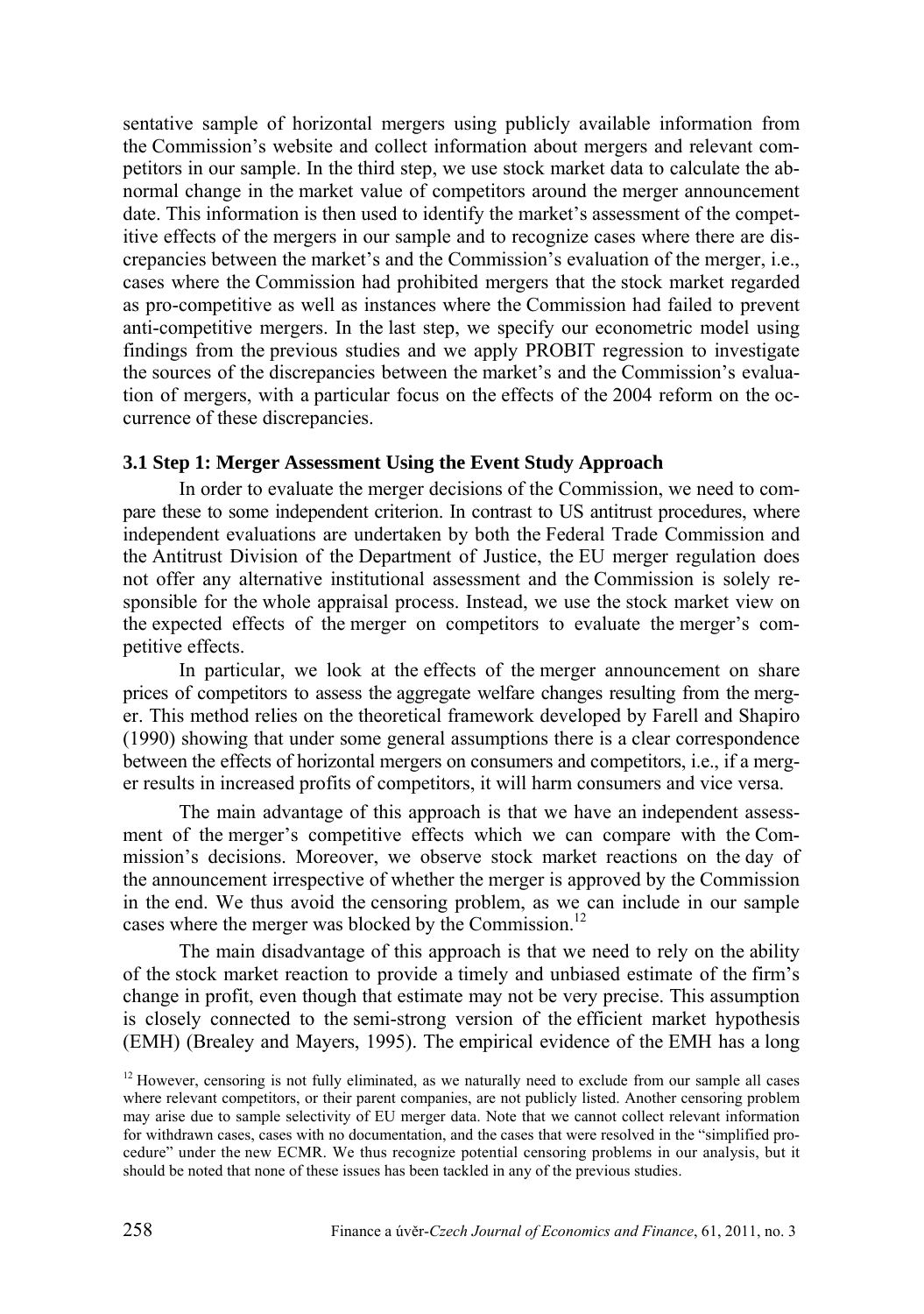history and there are literally hundreds of finance papers confirming the general conclusion that developed stock markets are semi-strong efficient, although the general belief in the efficiency of stock markets has been seriously undermined by the recent financial crisis. In addition, there is a question about the ability of studies using stock market reactions of competitors to distinguish between the expected anti-competitive effects of a merger and the other information revealed by the stock reaction, such as changes in the likelihood of future market configuration.<sup>13</sup>

## **3.2 Step 2: Selection of Merger Cases and Identification of Relevant Competitors**

First, we have to select a sample of suitable merger cases for our analysis. We use publicly available information from the Commission's website.<sup>14</sup> Given the large number of cases evaluated by the Commission (a total of 4,164 by the end of 2008) and the time intensity of the data collection process, we applied the following selective approach. We start with all 154 Phase II cases from the beginning of 1990 until October 2008. We have to exclude some of the most recent cases because of unavailability of Commission reports. We also exclude all the cases that the Commission considered to be of a purely vertical or conglomerate nature.

We then start with the identification of relevant competitors. One option, widely used in older studies focusing mainly on antitrust proceedings in the US, is to identify competitors according to their industry classification codes (i.e., SIC, NACE) and include all firms that belong to the same industry as merging parties.<sup>15</sup> Such a method assures a sufficient number of observations, but it increases the risk of including firms irrelevant to the competitive effects of the merger, as industry classification codes provide only a rough estimate of the real competitive setup of a particular market. Some firms with the same classification code might be customers or suppliers of the merging parties. Therefore, empirical results from such a sample might be significantly biased.<sup>16</sup>

In order to avoid the shortcomings of this approach, we follow the method applied in more recent studies that deal with the EU merger regulation and we work only with the competitors identified by the Commission's economic team. The biggest advantage of this approach is that the Commission's experts have made a careful market definition – every merger case report includes a clear definition of relevant product and geographical markets as well as a list of competitors present in those markets. The main disadvantage is obviously that we rely on the information provided by the Commission to evaluate its own decision making, and our results might be biased as a consequence of this endogenous inconsistency. If the Commission selectively picks relevant competitors to support its final decision, our results are likely to underestimate the occurrence of discrepancies between the Commission's

<sup>&</sup>lt;sup>13</sup> The main advantages and disadvantages of the event study method in the assessment of the competitive effects of mergers are also discussed in Duso et al. (2007).

<sup>&</sup>lt;sup>14</sup> Available at http://europa.eu.int/comm/competition/mergers/cases.

<sup>&</sup>lt;sup>15</sup> See Aktas et al. (2007) for an overview of relevant studies.

 $16$  As pointed out by Clougherty and Duso (2008), if we treated customer-firms as competitors, the abnormal returns would be biased upwards – synergies generated by merger will lead to lower prices for customer firms. Including firms with no relation to the merging parties in our sample would generate bias of competitors' abnormal returns toward zero, because such firms would be unaffected by the merger.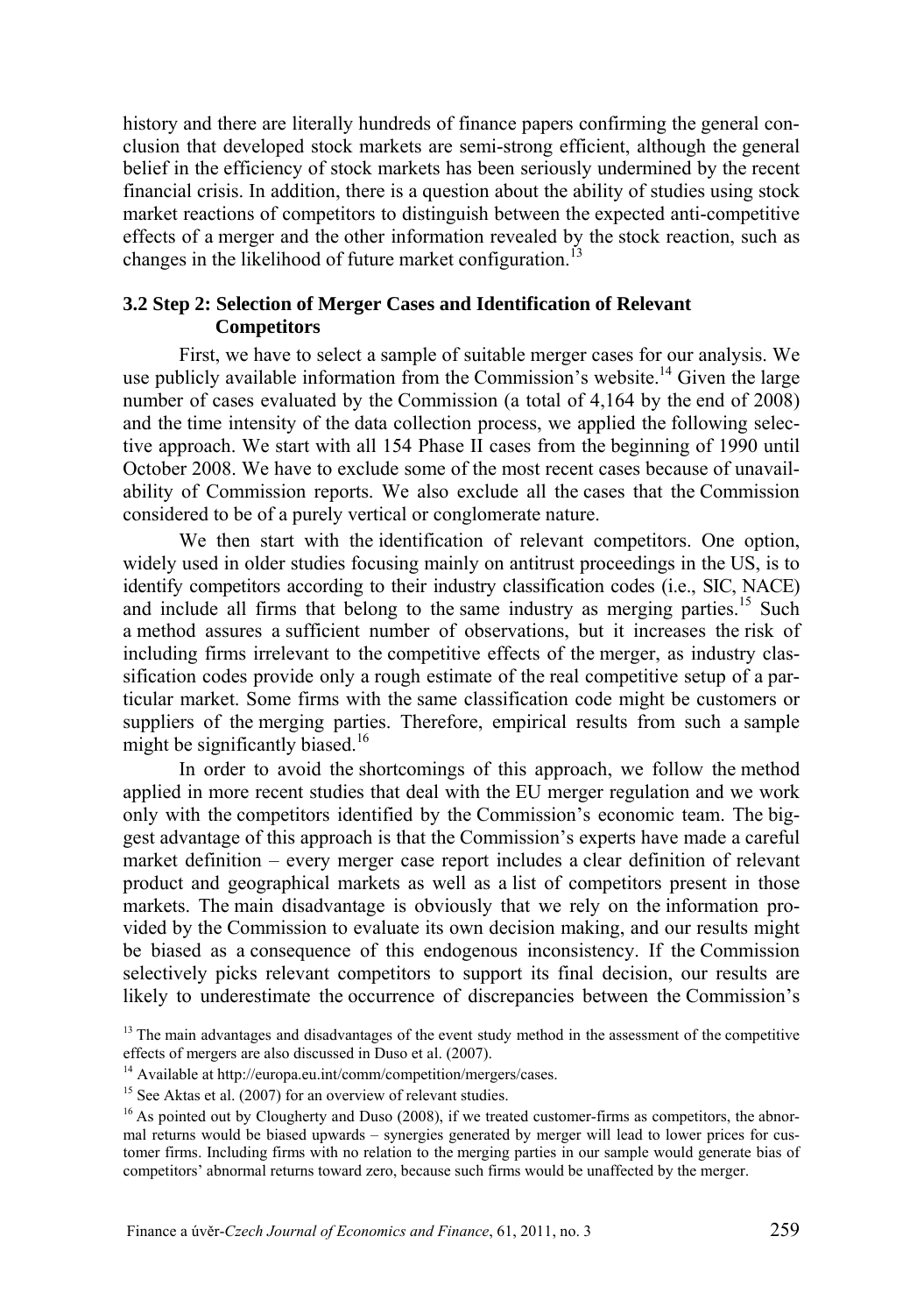evaluation and the market evaluation based solely on movements of the share prices of competitors. Nevertheless, we still consider this approach to be more suitable for our purposes than identification using industry classification codes. The main reason – besides the above-described shortcomings of industry classification codes – is the transparency and replicability of the Commission's methodology whereby relevant product markets and subsequently relevant competitors are identified. The Commission's approach to defining relevant markets is clearly set in an official notice describing the main economic principles and procedures the Commission should follow.17 The final case decisions are publicly available and reveal to what extent the Commission followed the recommended methodology. In addition, the Commission methodology can be subject to judicial review (both by the Court of Justice and by the CFI) and the Commission's decisions (including the market definition) are regularly challenged in court.<sup>18</sup> These significant constraints on the Commission's behavior thus limit the scope of the above-described bias in our analysis.

For horizontal Phase II mergers with available documentation, we further analyze the Commission's reports and collect information on companies identified as competitors, and we exclude from our sample all cases where main competitors (or their parent companies) are not publicly listed.<sup>19</sup> Similarly, we exclude all "2 to  $1$ " cases, i.e., situations where the merging parties are the only two firms present in the relevant market and there is no competitor left after the merger.

Finally, we end up with 72 Phase II cases suitable for our analysis. In order to obtain a relatively representative sample and to avoid sample selection problems, we follow the approach used in previous studies, we randomly select a sub- -sample of Phase I cases, we apply the identical elimination process described above, and we end up with a total number of 89 Phase I cases in our sample.<sup>20</sup> For our sample of 161 merger cases we then collect all the relevant information from the Commission reports: the names and locations of the merging firms, the names of all relevant competitors, the product and geographical market definitions, and the final decisions.

<sup>17</sup> See Commission Notice on the definition of relevant market for the purposes of Community competition law (97/C 372/03). In a preliminary analysis, the Commission investigates whether product A and product B belong to the same market and looks at the geographic market by analyzing market shares, prices charged, etc. The Commission then carries out a more detailed analysis based on the concept of demand and supply substitutability. In addition, it examines the conditions in which the firms in question operate, taking account of recent developments in the market, the results of market studies analyzing consumer preferences, regulatory and other barriers to entry, and the views of the merging parties' customers and competitors.

<sup>18</sup> See the comprehensive list of competition-related European courts judgments available at http://ec.europa.eu/competition/court/index.html.

<sup>19</sup> This is again a potential source of bias not discussed in previous studies. Estimating the direction and size of this bias is, however, very difficult. One of many possibilities is that by excluding cases with non- -listed competitors, we are underestimating the foreclosure effects of pro-competitive mergers. Assuming that a large share of non-listed competitors are smaller firms with limited access to financing, a pro-competitive merger leading to lower prices that disrupt revenue streams of competitors is more likely to force a non-listed firm – unable to adapt to the lower prices – to exit the market. This would lead to higher market concentration and subsequently lower competition in the market.<br><sup>20</sup> We realize that Phase II cases are over-represented in our sample compared to their real occurrence. We

follow the approach of Duso et al. (2007) and do not consider this a significant measurement problem, although we realize the potential sample selection bias.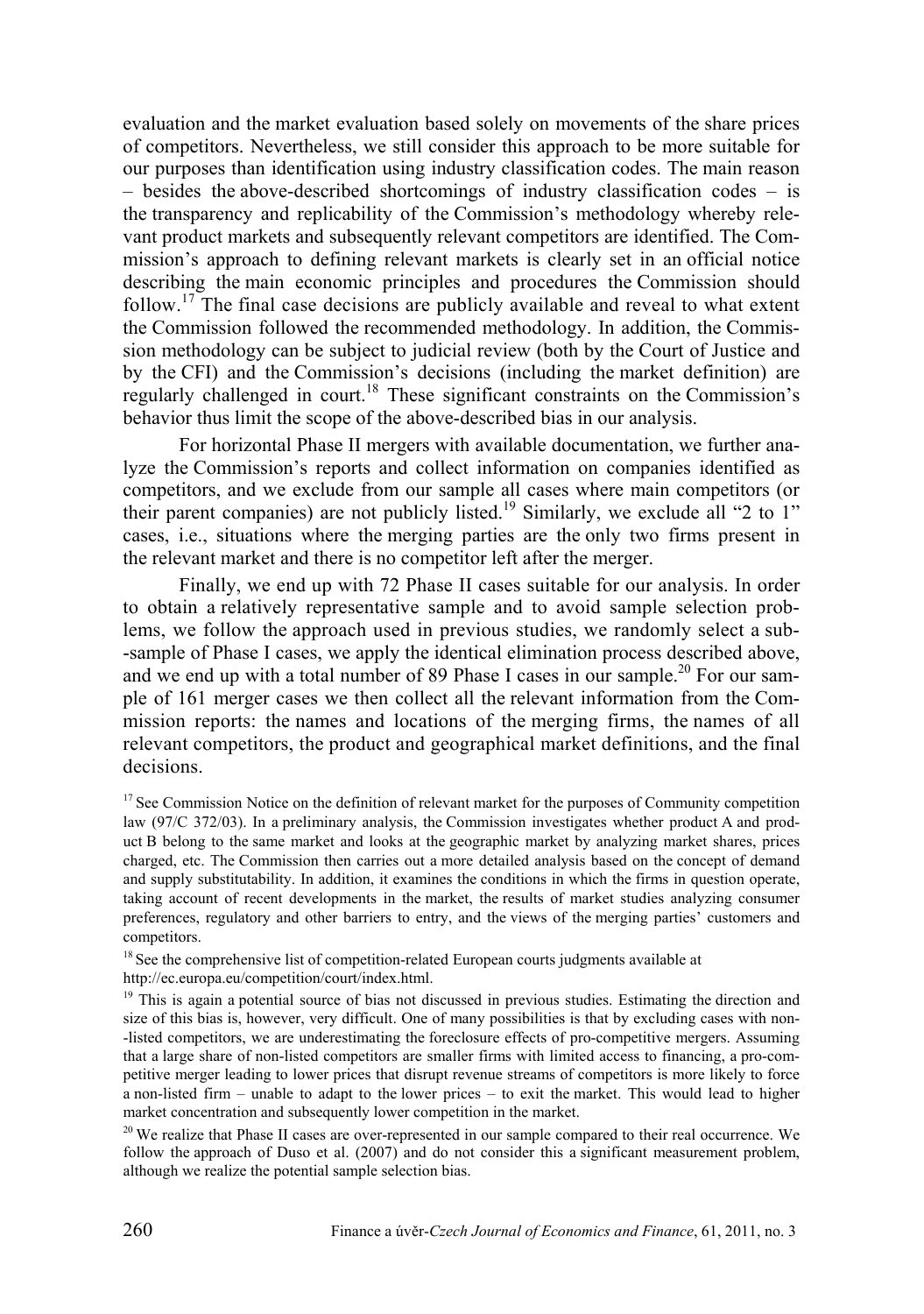#### **3.3 Step 3: Construction of Competitor Gains**

For each merger in our sample we determine the first day the merger announcement appeared in the financial press.<sup>21</sup> For each of the 348 competitors in our sample, we collect data on stock prices<sup>22</sup> ( $P_i$ ) as well as on the number of shares ( $S_i$ ) on the announcement date, 260 days before this date as well as 3 days after it to construct the abnormal returns around the announcement date. We also collect "market data" for the same period; in particular, we used a country-relevant industry index provided by Datastream  $(I_{it})$ .

In order to estimate abnormal returns on the announcement date, we use the market model approach (Brealey and Myers, 1995):

$$
R_{it} = \alpha_i + \beta_i R_{mt} + \varepsilon_{it}
$$

Note that Duso et al. (2007) apply an "index model" – a specific form of the market model where  $\alpha$  is set equal to zero and  $\beta$  equal to one. However, this method is more suitable for the analysis of IPOs, where no historical data are available. We avoid this unnecessary simplification and we estimate parameters *α* and  $\beta$  using historical data. In particular, we employ stock returns over the 200-day trading period ending 60 days prior to the announcement date.<sup>23</sup> We exclude the 60--day period in order to minimize the potential "pre-announcement rumors" effect – information about a prospective merger usually appears in public before the official merger announcement. Including this period could thus bias our estimates.<sup>24</sup> Using the standard OLS approach we estimate the model parameters, which we then use to predict firm *i*'s normal return on the announcement date, i.e., we estimate the stock price return for the hypothetical event where the merger would not have been announced  $(\hat{R}_{it})$ .

Consequently, we calculate the abnormal return around the merger announcement date  $t(A_{i}R_{i})$ . Given the possibility of information leaks, which influence firm *i*'s return before (or after) the merger announcement, and the fact that the market might not absorb the announcement information quickly enough, we define the total

 $24$  Including the period immediately before the announcement day would result in underestimation of abnormal returns, as the estimated parameters of the market model would already capture part of the effect of the merger announcement on the competitor's share price.

 $21$  The announcement date was obtained from "Dow Jones Factiva" (a customizable business news and research product that integrates content from newspapers, newswires, journals, research reports, and web sites).

 $^{22}$  Stock market data were obtained from "Thomson Datastream" (the world's largest statistical and finan-<br>cial database). All prices were transformed into constant 2000 USD thousands.

 $^{23}$  Note that there is no clear agreement in the previous literature on the optimal length of the estimation period. Eckbo (1983) estimates the parameters of the market model using the 400 days surrounding the announcement day (day 0) excluding period -50 through 50. Brady and Feinberg (1998) stop the estimation period 10 days prior to the first announcement date. Duso, Gugler, and Yortoglu (2005) estimate the market model over 240 trading days ending 20 days prior to the announcement day, while Clougherty and Duso (2008) use an identical trading period that ends 60 days prior to the announcement date. Aktas et al. (2007) use 200 daily observations during a period that ends 30 days before the initial announcement day. In line with Duso et al. (2007) we follow a conservative approach estimating the market model over 200 trading days while excluding a relatively long period of 60 trading days before the merger.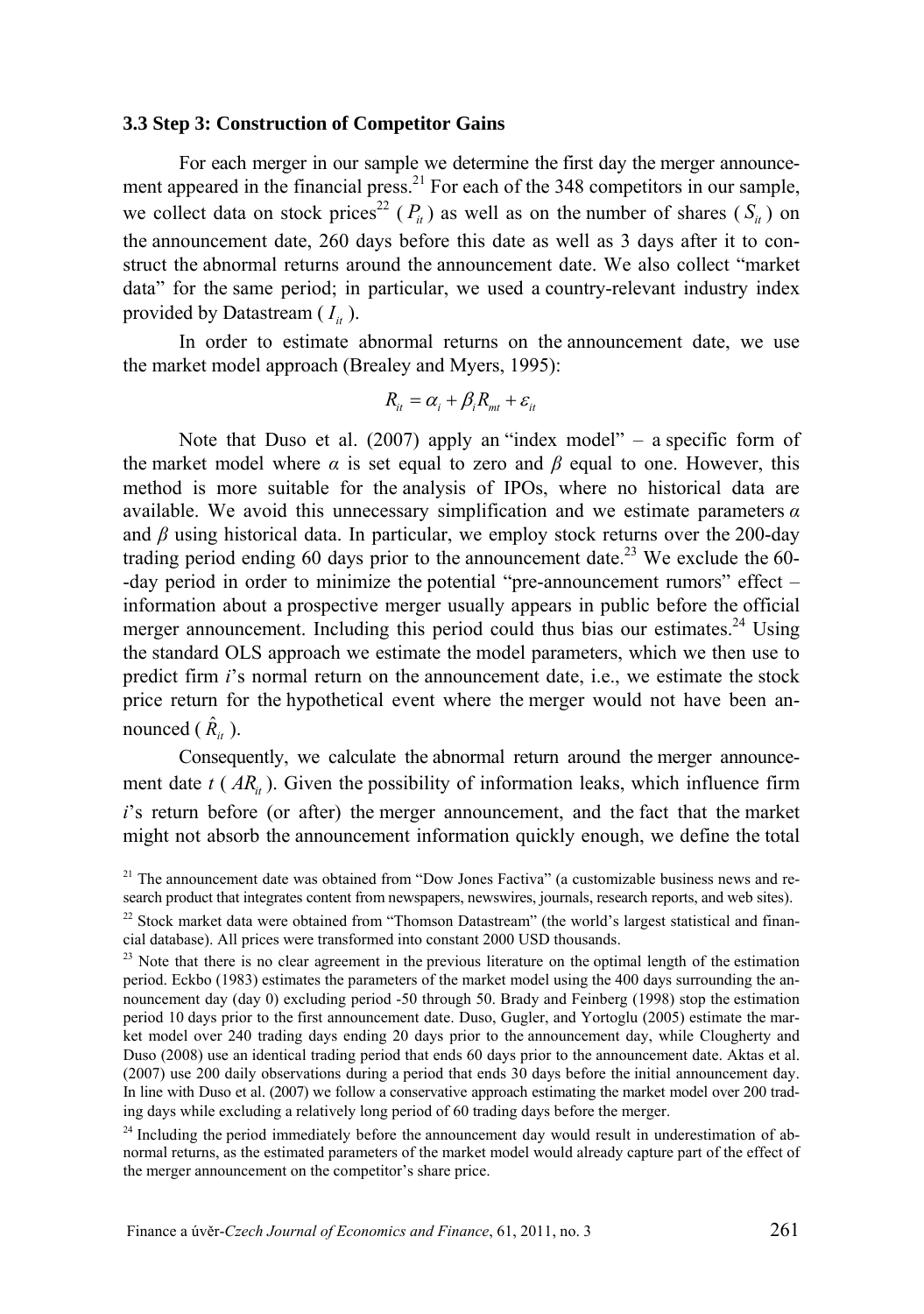effect as a cumulative abnormal return (CAR): the sum of the daily abnormal returns within an event window of a particular length. We compute the CAR for event windows of different lengths ( $\tau_1$  before and  $\tau_2$  after the announcement date), in particular 1, 2, and 3 days around the announcement date:

$$
CAR_{i, \tau_1, \tau_2} = \sum_{t=\tau_1}^{\tau_2} AR_{it} = \sum_{t=\tau_1}^{\tau_2} R_{it} - (\hat{\alpha} - \hat{\beta} R_{mt})
$$

Based on this data we construct the *main competitors' gain from merger* variable, which we use for the assessment of the merger's competitive effects. The *main competitors* for each merger are firms that the Commission identifies to be present in all relevant markets and are thus most likely to be influenced by the merger.<sup>25</sup> First, for each main competitor *i* we calculate the individual gain from the merger ( $\overline{H}^{CG}$ ).<sup>26</sup>

$$
\Pi_i^{CG} = \sum_{t=\tau_1}^{\tau_2} \bigl( AR_{it} \cdot P_{it} \cdot S_{it} \bigr)
$$

For each merger case *J* in our sample, we then calculate the "average" competitors' gain from the merger ( $\Pi_I^{CG}$ ) as the weighted average of the above-defined individual competitor gains.<sup>27</sup> The average market capitalization for a given 200-day trading period is used as the weight.

$$
\Pi_j^{CG} = \frac{\sum_{i \in J} \Pi_i^{CG} \cdot \overline{P}_{ii} \cdot \overline{S}_{ii}}{\sum_{i \in J} \overline{P}_{ii} \cdot \overline{S}_{ii}}
$$

For each merger case we compare the average competitors' gains with the Commission's final decision. We evaluate the Commission's decision as a "type I discrepancy" in cases where a merger was prohibited (Article 8.3) while the market considered it pro-competitive ( $\Pi_I^{CG}$  < 0). Given the low number of prohibitions in the history of EU merger control, we expanded the definition of a "weak type I discrepancy" to include cases where a merger was prohibited or approved with remedies (Article 6.1.b or Article 8.2), while the market considered the merger to be pro- -competitive. Furthermore, we classify a "type II discrepancy" for cases cleared by the Commission with no objections (Article 6.1.b or Article 8.1) where the stock market reaction was positive ( $\Pi^{CG}_I > 0$ ), thus indicating an anti-competitive nature of the merger.

 $25$  The right treatment of relevant competitors when estimating a merger's competitive effects is in fact a complex question. The method suggested by Duso et al. (2007) is to use all competitors available for one specific merger irrespective of the relevant market in which they are present. Another approach is to use each single relevant market as a separate observation and then correct for the correlation among these observations with a clustering procedure at the merger level. Our approach, where we work only with competitors present in all relevant markets, might be considered a compromise between these two methods.

 $26$  In those cases where main competitors are absent, we use major rivals from each relevant market and control for those cases in our further analysis.

<sup>&</sup>lt;sup>27</sup> Note that in about 60% of cases the stock reaction of individual competitors had the same sign as the aggregate competitors' gain  $\Pi_i^{CG}$ .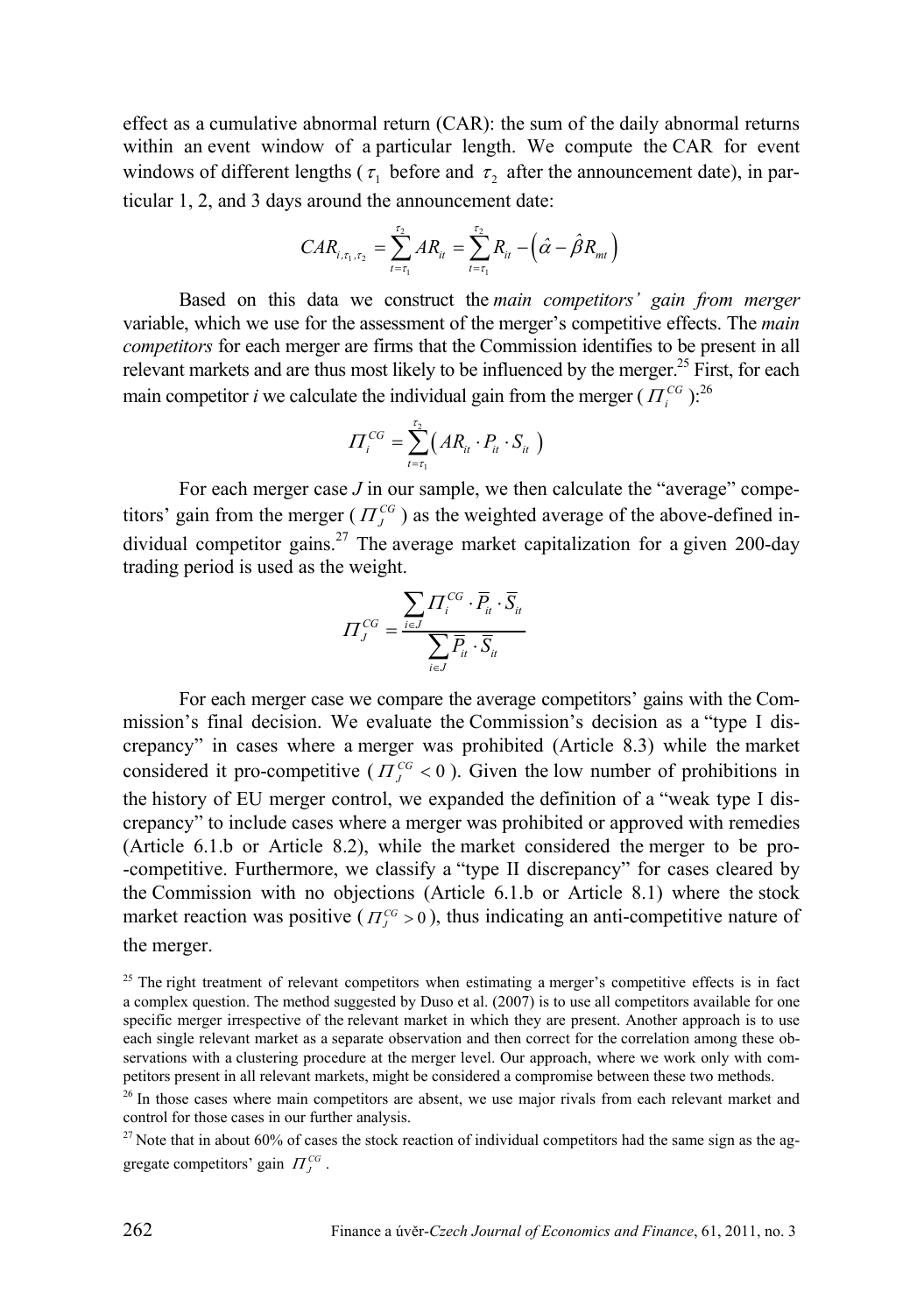#### **3.4 Step 4: Econometric Model**

#### **3.4.1 Model Specification**

Our econometric model is based on the theoretical framework of Neven and Röller (2005), which specifies that an antitrust agency maximizes its own utility and where third parties (firms, governments, etc.) can affect the agency's utility. We assume a linear relationship between the occurrence of both types of discrepancies (*type 1 discrepancies* – *T1*, *type 2 discrepancies – T2*) and various explanatory variables (*X*) that are observable and can potentially influence the decision making of the agency.

$$
T1 = \sum_{i=1}^{k} \alpha_i X_i + \varepsilon_i \tag{1}
$$

$$
T2 = \sum_{i=1}^{k} \beta_i X_i + \varepsilon_i \tag{2}
$$

Based on previous studies, we identify factors that might affect the occurrence of discrepancies and we specify equations *(1)* and *(2)* as follows:

$$
T1 = \alpha_0 + \alpha_1 \tilde{T}^C + \alpha_2 BIG\_EU + \alpha_3 PH\_II + \alpha_4 TREND + \alpha_5 NATIONAL ++ \alpha_6 CROS\_EU + \alpha_7 EXTRA\_EU + \alpha_8 ECMR\_2004 + \alpha_7 X + \epsilon_1
$$
\n(3)

$$
T2 = \beta_0 + \beta_1 \tilde{T}^{CG} + \beta_2 BIG\_EU + \beta_3 PH\_II + \beta_4 TREND + \beta_5 NATIONAL ++ \beta_6 CROS\_EU + \beta_5 EXTRA\_EU + \beta_5 ECMR\_2004 + \beta_5 X + \varepsilon_2
$$
 (4)

*Table 2* presents the list of variables used for the specification of the model.

The following section provides a more detailed discussion on the explanatory variables used in our model.

#### *Power of Competitors*

The Commission is often criticized for giving excessive attention to the welfare of competing firms.<sup>28</sup> Typically, during the merger evaluation procedure, the Commission takes into account the concerns of competitors and their views on the competitive effects of the proposed merger. This apparent willingness to listen to competitors gives rise to concerns about the possible influence of competitors on the final decision of the agency. For this reason, we include a proxy for the competitors' incentive to influence the Commission's decision, measured as the expected change in the market value of the main competitors ( $\tilde{\Pi}^{CG}$ ).

#### *Institutional Factors*

There are a number of institutional and political economic variables that may influence the Commission's decision making. As suggested in previous studies<sup>29</sup>, the size of the country in which the merging firms originate does play a role in

<sup>&</sup>lt;sup>28</sup> See Neven and Röller (2002) for further details.

 $29$  See Duso et al. (2007) for further details.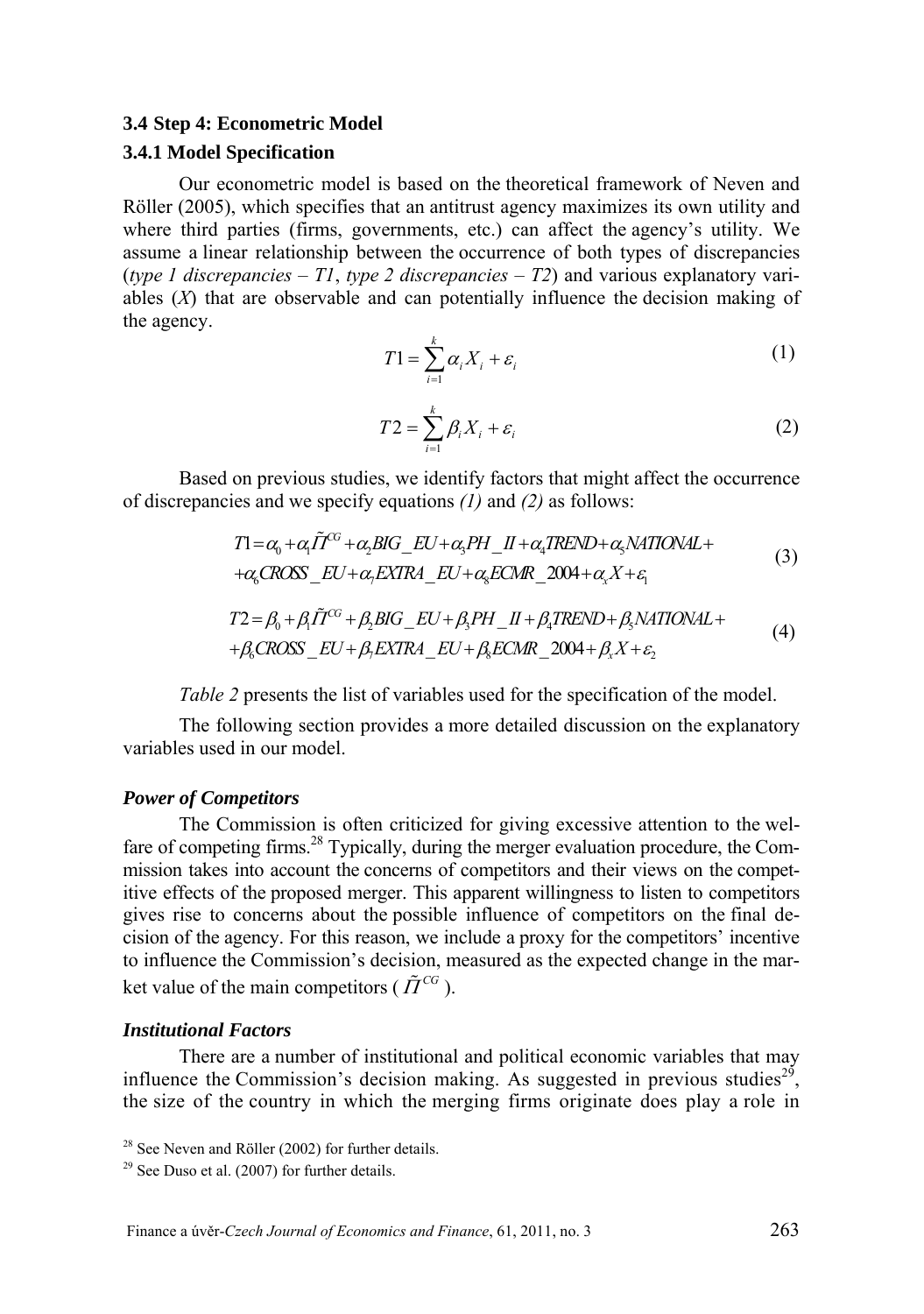#### **Table 2 Definition of Variables**

| Variable           | <b>Definition</b>                                                                                                                                                                                                                                                  |
|--------------------|--------------------------------------------------------------------------------------------------------------------------------------------------------------------------------------------------------------------------------------------------------------------|
|                    | <b>Dependant Variables</b>                                                                                                                                                                                                                                         |
| T1                 | Dummy = 1 if a pro-competitive merger was blocked or cleared<br>with remedies.                                                                                                                                                                                     |
| T <sub>2</sub>     | Dummy = 1 if an anti-competitive merger was cleared without remedies.                                                                                                                                                                                              |
|                    | <b>Independent Variables</b>                                                                                                                                                                                                                                       |
| $\tilde{\Pi}^{CG}$ | Expected gains from mergers for the competitors. Cumulative change<br>in stock market value (relative to an index) for the competitors on the day<br>around the first announcement date of the merger. The value is<br>expressed in 2000 constant USD (thousands). |
| Big EU             | Dummy $= 1$ if one of the merging part comes from one big EU country<br>(France, Germany, Italy, Spain, UK).                                                                                                                                                       |
| Ph II              | Dummy $=$ 1 if the merger decision was made in Phase II proceeding.                                                                                                                                                                                                |
| Trend              | Official number of the merger case - captures increasing number<br>of evaluated cases more efficiently then the date (year) of the official<br>merger announcement.                                                                                                |
| <b>National</b>    | Dummy $=$ 1 if the relevant geographic market is national.                                                                                                                                                                                                         |
| Cross EU           | Dummy $=$ 1 if the acquirer comes from the country outside the EU and<br>the merger target comes from the EU.                                                                                                                                                      |
| Extra EU           | Dummy $=$ 1 if the both merging parties come from the countries outside<br>of the EU.                                                                                                                                                                              |
| <b>ECMR 2004</b>   | Dummy=1 if the merger was evaluated under the new ECMR.                                                                                                                                                                                                            |
| Network            | Dummy $=$ 1 if the merger concerns telecom, transports, electricity or<br>the financial industry.                                                                                                                                                                  |
| Vertical Eff       | Dummy = 1 if the Commission identified vertical or conglomerate effects.                                                                                                                                                                                           |
| No Main Competitor | Dummy=1 if there is not at least one competitor active at all merger-<br>-relevant product markets.                                                                                                                                                                |
| Same_Country       | Dummy $=$ 1 if the both merging parties come from the same country.                                                                                                                                                                                                |

the Commission's decision – large countries might, for instance, exercise significant political pressure to have an anti-competitive transaction cleared if it benefits their national champions, thus increasing the occurrence of type II discrepancies. We therefore control for cases where the merging parties are from large EU member states (variable *Big\_EU*).

#### *Procedural Issues*

Regarding procedural issues, some critics have pointed out the inadequacy of Phase I proceedings, as the Commission might not have enough time and resources to evaluate complex merger cases properly.<sup>30</sup> Therefore, we test whether the occurrence of type II discrepancies is positively correlated with Phase I proceedings (variable  $PH$  II).<sup>31</sup>

<sup>&</sup>lt;sup>30</sup> See Neven and Röller (2002) for further details.

<sup>&</sup>lt;sup>31</sup> Strong type I discrepancies, i.e., pro-competitive mergers blocked by the Commission, are in this case irrelevant as mergers cannot be blocked in Phase I proceedings.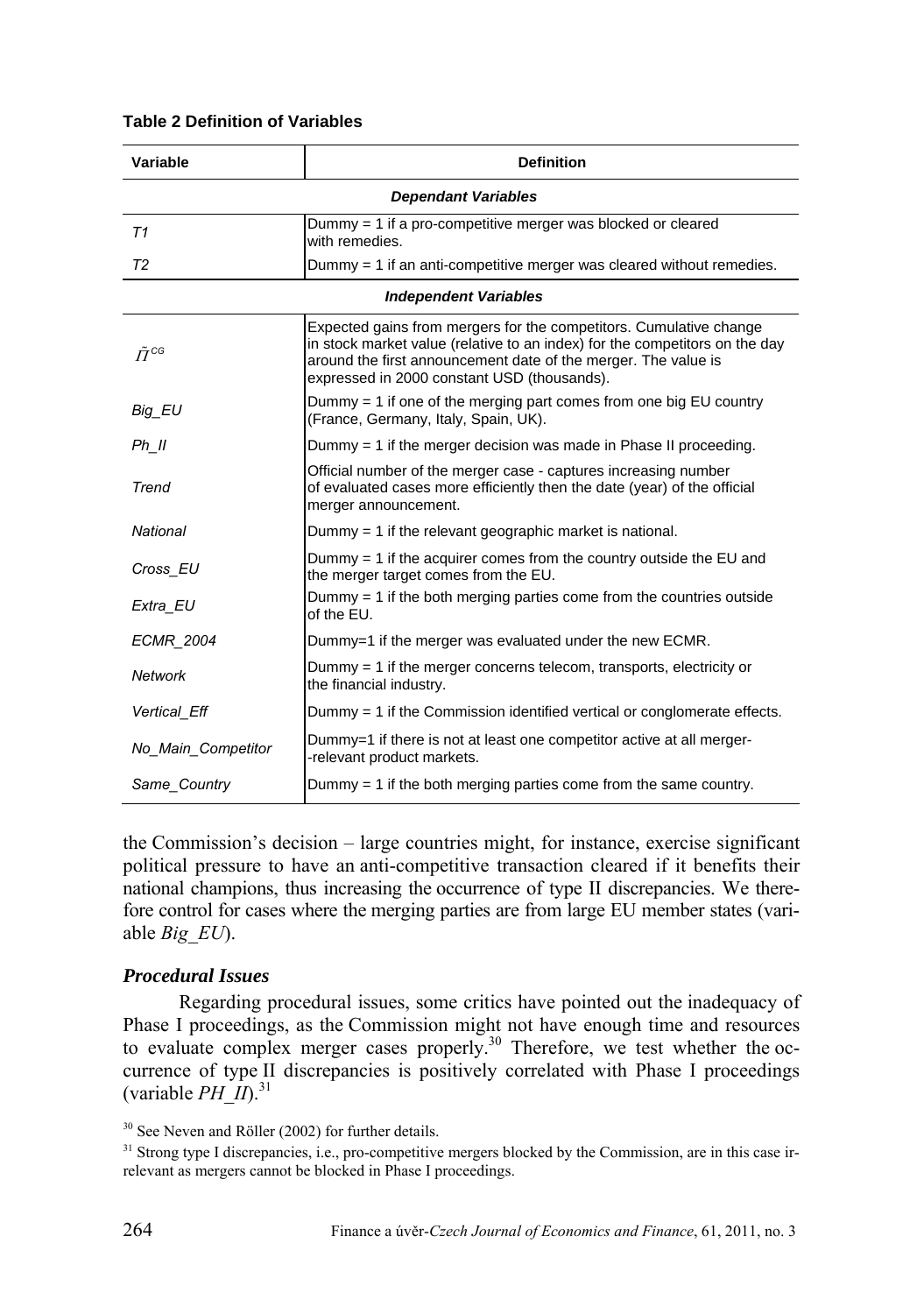Another question that arises with respect to the Commission's expert teams is their increasing workload. While the average number of transactions evaluated during the period of 1990–1999 was only 124 cases per year, the expert teams' workload almost tripled in the last decade, reaching 321 cases per annum between 2000 and 2008. We thus control for the effect of increasing workload in our model (variable *Trend*).

Another issue of concern is the market definition applied in the Commission's analyses. Neven et al. (1993) claim that EU merger guidelines are biased toward excessively narrow market definitions, both in terms of the wording of the guidelines and in actual practice. As a result, a narrow market definition may be associated with a higher frequency of type I discrepancies, i.e., too narrowly defined markets might result in exaggeration of the anti-competitive effects of the merger in particular submarkets, neglecting the overall competitive dynamics of the market concerned. We use all cases where the Commission identified the relevant geographical market as national in scope as a proxy for narrow market definition (variable *National*).

#### *Preference for Domestic Firms*

Disagreements between the EU and US regulators in cases that fall under both legislations (in particular in the *GE/Honeywell* and *Boeing/McDonnell Douglas* mergers and in the *Microsoft* antitrust case) uncover another important issue –potential protectionism of domestic firms in the EU. The financial press has often raised the suspicion that the EU focuses more on the protection of domestic competitors rather than consumers.<sup>32</sup> Aktas et al. (2007) find that the more harm suffered by European rival firms when the acquirer is from outside the European Community, the greater the likelihood of European regulatory intervention against the proposed combination. Such evidence does not support an unambiguous conclusion of protectionism, but it certainly raises some doubts. We therefore distinguish the type of the mergers in our sample – intra-European, extra-European, and cross-euro-border mergers – to control for this potential effect (variables *Cross\_EU* and *Extra\_EU*).

#### *Effect of the 2004 Reform*

We include a variable that should at least partially capture the recent legislative changes in the EU merger regulation (variable *ECMR\_2004*).33 The promised consumer-oriented approach in the evaluation process, clear specification of countervailing factors, and prolonged investigation periods might have had a positive effect on the Commission's accuracy. We thus expect lower occurrence of both type I and type II discrepancies since the introduction of the new legislation.

In light of the above discussion, the right side of both equations consists of other factors that could affect the occurrence of both types of discrepancies. The vector *X* contains other important controlling variables, such as specific treatment of mergers in network industries (variable *Network*) and the presence of vertical effects (variable *Vertical\_Eff*) – see above.

 $32$  See for instance the Financial Times articles by J. Johnson, "A poor prescription for French national champions" from 27 March 2004 and by A. Michaels, "Ambassador for US blasts Rome on Protectionism" from 20 April 2007.

<sup>&</sup>lt;sup>33</sup> The limited size of our sample allows us to test only the "base" effect of the regulatory reform, i.e., looking for the significant changes in the model intercept for the subsample of cases evaluated under the new merger regulation.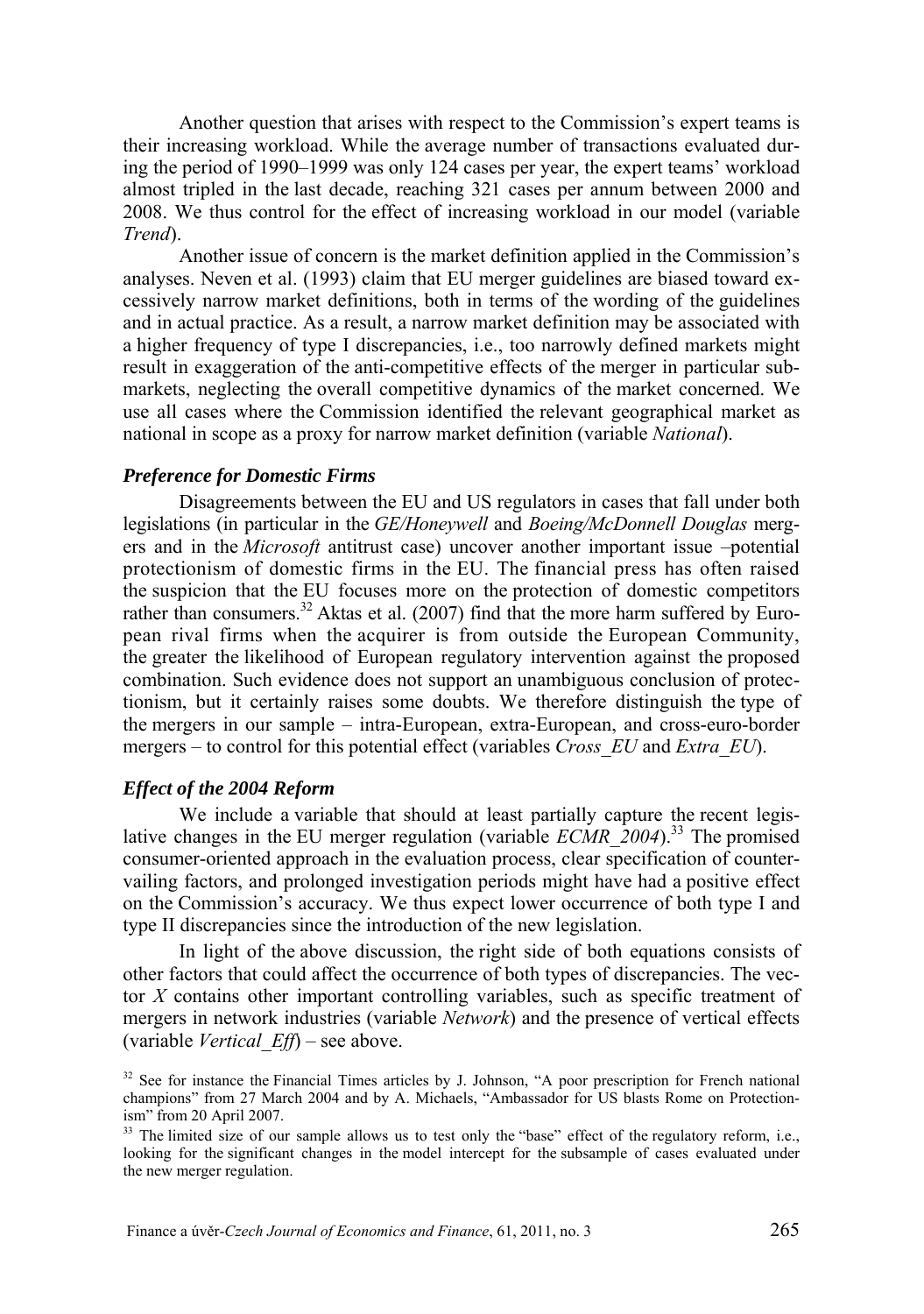#### **3.4.2 Model Estimation**

#### *PROBIT Regression*

Following the methodology applied in previous studies, we use PROBIT regression to estimate equations (3) and (4)*.* The PROBIT model can be derived from the assumption that there exists a latent unobservable variable  $P^*$  – in our case the Commission's view on the anti-competitive effects of the merger. If the latent variable takes a value above some critical level, then the merger is prohibited  $(P = 0)$ , other-wise it is approved  $(P = 1)$ . Thus, for each subsample (pro-competitive and anti--competitive mergers) we estimate the parameters of the model assuming that the latent variable is generated by the model:

$$
P^* = \beta' X + \varepsilon
$$

where  $\beta$  is a vector of parameters (weights),  $X$  is a vector of explanatory variables, and  $\varepsilon \sim N(0,1)$  is a random shock. It is then easy to show that:

$$
Pr(P = 1) = \Phi(\beta'X)
$$

This gives us the likelihood for both cases,  $P = 0$  and  $P = 1$ . Assuming the observations are i.i.d., it is easy to construct the sample log-likelihood. This can be maximized using standard nonlinear maximization algorithms.

However, we should note that the announcement of a merger states the intention of the merging parties and it is usually subject to review by antitrust agencies. Therefore, the stock market reaction to the particular event reflects not only the estimate of the change in the future performance of the merging parties, but also the likelihood that the deal will be cleared. The change in the value of the stock at the time of the announcement is equal to the probability of clearance times the value that will be generated by the transaction. Therefore, the anticipated profits cannot be exogenous, as the market takes into account the antitrust procedure (Aktas et al.,  $2007$ ).<sup>34</sup> In order to overcome the endogeneity of the observed competitors' gains, we use the approach of Duso et al. (2007). First, we estimate the PROBIT model, regressing the probability of merger clearance on the subset of relevant exogenous variables. Then, for each merger case in our sample we divide the observable competitors' gains by the predicted probability of the merger being cleared, i.e., we are able to reconstruct the real effects of the merger on competitors' profits and use them in estimating equations (3) and (4).  $35$ 

<sup>&</sup>lt;sup>34</sup> Note, however, that we only need the sign of the expected stock price change in order to evaluate the competitive nature of the merger used for identification of type I and type II discrepancies, as the probability of the merger being cleared is always non-negative.

<sup>&</sup>lt;sup>35</sup> Let  $\Pi$ <sup>CG</sup> be the abnormal change in the value of competitors' stocks on the day of announcement of the merger. Let the *p* be the probability that the market assigns to the event that the merger is cleared. Then  $\Pi^{CG} = p \tilde{\Pi}^{CG}$  can be interpreted as the expected change in competitors' value conditional on the event that the merger is cleared by the antitrust authority. Since p must be non-negative,  $\tilde{\Pi}^{CG}$  and  $\Pi^{CG}$  have the same sign, enabling us to identify anti-competitive (pro-competitive) cases using only the observed reaction of

competitors' stocks.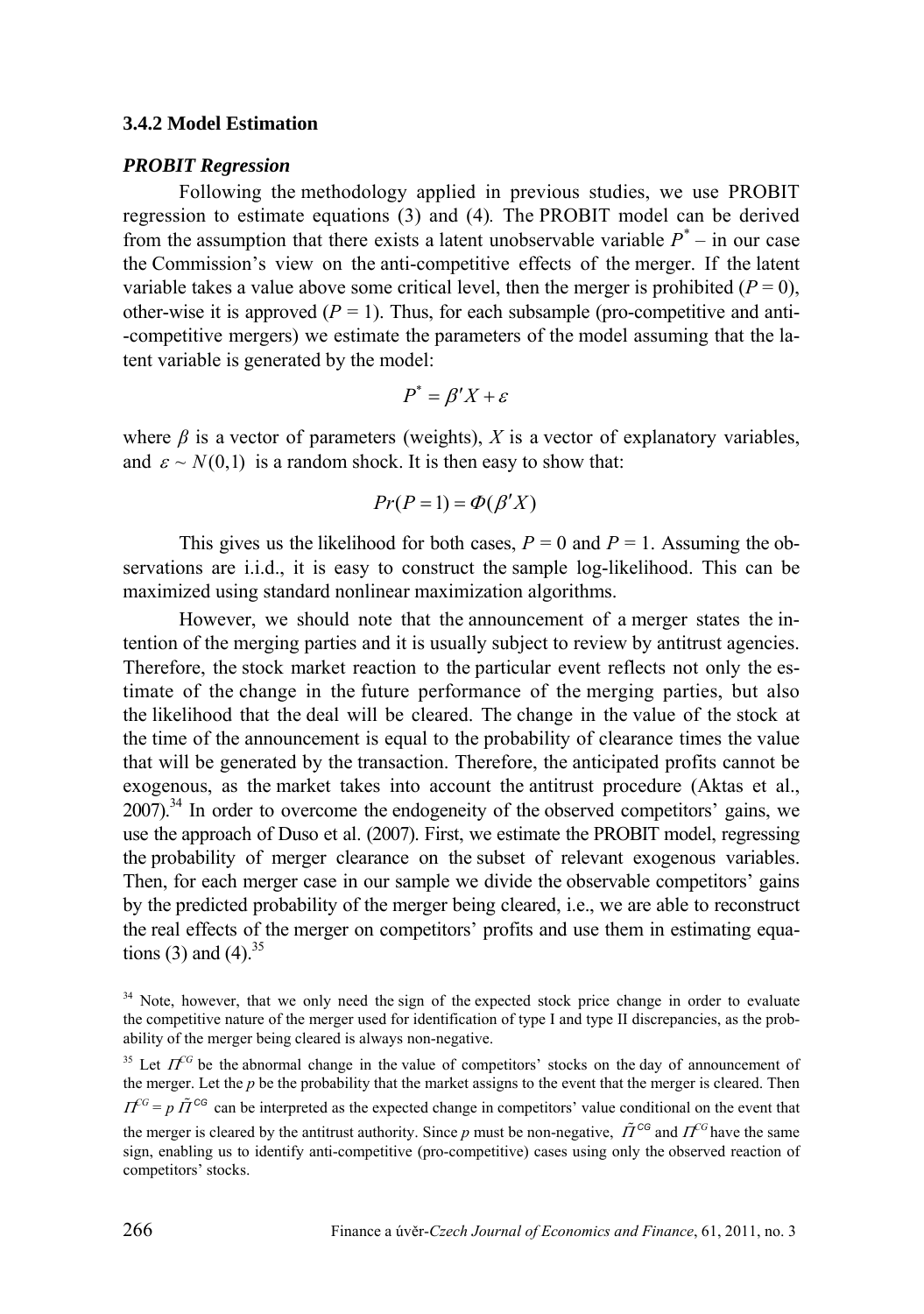#### *Marginal Effects*

The equation coefficients estimated by the PROBIT regression do not illustrate the partial effects of a change in a particular explanatory variable on the dependent variable, as is the case for linear regression models. A default method to overcome this difficulty, offered by most statistical packages, is to calculate the marginal effects (partial derivatives) at the values of the independent variables fixed at their sample means. This is the standard method used for the calculation of marginal effects in previous studies (Duso et al., 2007).

Note, however, that this approach has two main limitations. Firstly, the formula is not very intuitive in the presence of dummy variables: the sample means used in the calculation of marginal effects refer to nonexistent observations, as the dummy variable never takes the value of its sample mean. Secondly, this method might generate estimation bias in the presence of observations where one continuous variable takes extremely high (low) values. $36$ 

To remove these limitations, we follow the method suggested by Bartus (2005), which is becoming increasingly popular among researchers in social sciences working with large sets of dichotomous control variables. $37$ 

We define average marginal effects (AME) as the average amount of the change in the expected value of a dependent variable:

$$
AME_i = \beta_i \, \frac{1}{n} \sum_{k=1}^n f\!\left(\beta x^k\right)
$$

where  $\beta x^k$  denotes the value of the linear combination of the parameters and variables for the  $k^{\text{th}}$  observation.

In order to estimate the marginal effects for dummy variables we use the following formula:

$$
AME^D_i = \frac{1}{n}\sum_{k=1}^n \left\{F\Big(\beta x^k \mid x^k_i = 1\Big) {-} F\Big(\beta x^k \mid x^k_i = 0\Big)\right\}
$$

Using the formulas above, we calculate the average marginal effects across the full sample, thus avoiding the problem of setting dummy variables at their means, as well as the potential negative effect of extreme values of continuous variables. Note that we use "marginal effects" in the following sections only for explanatory purposes while in fact we always refer to the AME.

<sup>&</sup>lt;sup>36</sup> This is exactly the case of our sample.  $\Pi^{CG}$  takes extremely high values for observations where large corporations are indentified as competitors (such as AT&T with its market capitalization of almost USD 30 billion). Those observations push the sample mean of  $\Pi^{\text{CG}}$  well above its median value, and most of the observations in the sample have  $I\bar{f}^{C}$  below the mean. By computing the marginal effects at the fixed means we underestimate the effect of dummy variables, making the variable  $\Pi^G$  the perfect predictor. Instead of excluding observations with extremely high  $\Pi^{CG}$ , we apply the method suggested by Bartus (2005), which overcomes this problem.

<sup>&</sup>lt;sup>37</sup> See, for instance, Hyytinen and Ilmakunnas (2007) and Jens et al. (2008). Note that Bartus (2005) only focuses on AME calculation in STATA. For a more conceptual discussion, see Chamberlain (1984, p. 1,274).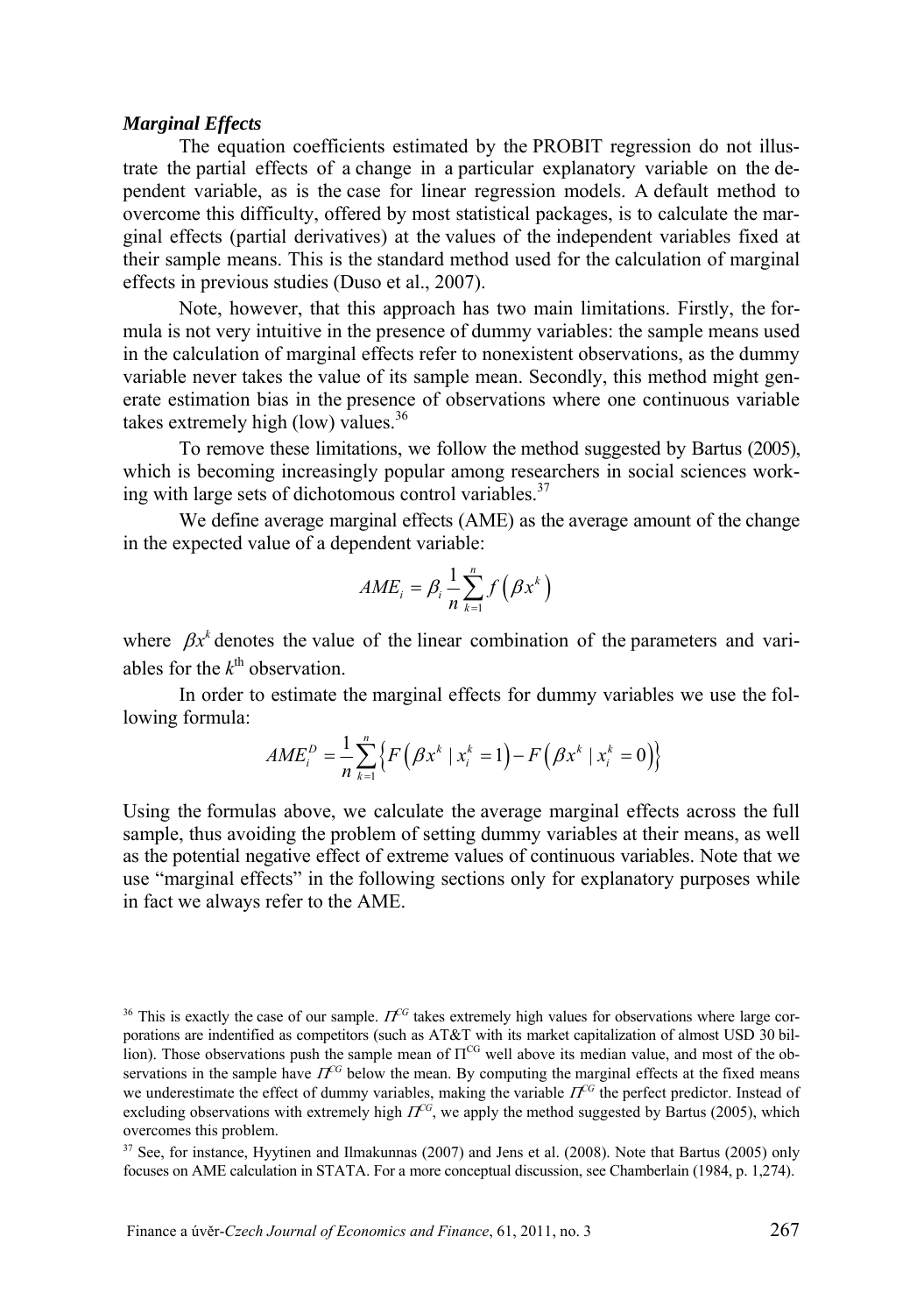## **4. Results 4.1 Descriptive Results**

Our sample includes selected EU merger cases completed by the Commission in the period 1990–2008. We work with 72 Phase II cases, 89 Phase I cases, and a total number of 348 competitors with complete information. As described in the previous section, we computed the abnormal returns of competitors around the announcement day. The cumulative average abnormal returns (CAARs) of the competitors in our sample are -0.13%, -0.24%, and -0.33% for the 3-, 5-, and 7-day event windows, all being statistically significant at the 5% significance level. The negative competitors' CAARs would suggest that EU mergers are evaluated by the market as pro-competitive on average, which is in line with Aktas et al. (2007), who find the competitors' CAAR to be negative at -0.24% during an 11-day event window. On the other hand, Clougherty and Duso (2008) find a positive competitors' CAAR of 0.37% over the 3-day event window. In general, there is mixed evidence on the effects of mergers on rivals – see Aktas et al. (2007, p. 1106) for a recent overview.

For each merger case, we calculated the average competitors' gain  $(\Pi^{CG})$  as the weighted average of changes in the market value of main competitors, and we identified the discrepancies between the Commission's evaluation and the market evaluation of the merger. As can be seen from *Table 3*, the distribution of discrepancies does not vary significantly and we therefore focus only on results from the 5-day window in our further analysis.

*Table 4* reports the number of cases in our sample according to the decisions taken by the Commission and according to the stock market evaluation of the merger's competitive effects. Unconditional clearances are associated with Article 6.1.b decisions in Phase I, as long as they do not involve conditions, and with Article 8.1 decisions in Phase II. Similarly, prohibitions are associated with Article 8.3 decisions (only in Phase II). Cases cleared with remedies imposed on the merging parties are associated with Article 6.1b – decisions with conditions (Phase I) or with Article 8.2 decisions (Phase II). We observe that 52% of all cases are classified as pro-competitive. Given that a merger is pro-competitive, only 4 out of 84 cases (4.76%) are blocked and involve strong type I discrepancies. Weak type I discrepancies are observed in 19 out of 84 cases, or some 22.6%. Given that a merger is anti-competitive, 43 out of 77 cases (55.8%) involve type II discrepancies.

Note also that our data identify as strong type I discrepancies in two out of three cases that were later overturned on appeal by the CFI – namely, the *Airtours/ /First Choice* and *Tetra Laval/Sidel* cases. The other controversial case – *Schneider/*   $\lambda$ *Legrand* – was not identified as an error.<sup>38</sup>

Regarding conditioning error occurrence on the particular Commission decision, our data find that the number of strong type I discrepancies in relation to the total number of prohibitions is 4 out of 8 (50%). Excluding those cases where the Commission raised serious concerns about possible foreclosure of competitors, we get 3 out of 8  $(37.5\%)$ <sup>39</sup> With respect to weak type I discrepancies, the total

<sup>38</sup> A fourth appealed case, *General Electric/Honeywell*, was not included in our analysis due to the fact that the merger resulted in the creation of a monopoly in the market for large commercial jet engines – a so- -called 2-to-1 case. For more details on the selection criteria see section 6.1.1.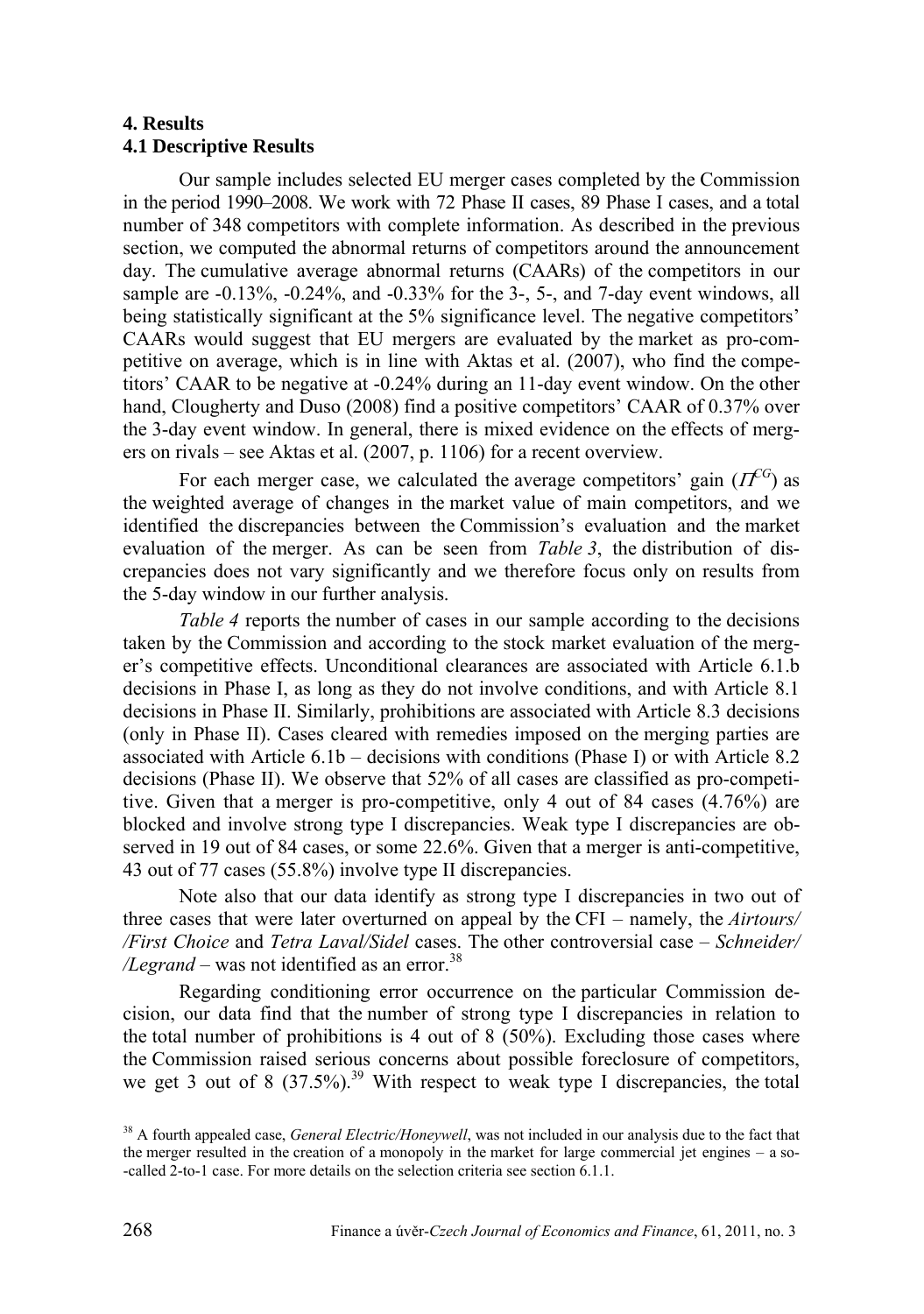|               | <b>Frequency of discrepancies</b> |             |         |  |  |  |  |  |
|---------------|-----------------------------------|-------------|---------|--|--|--|--|--|
| Window length | Type I                            | Weak Type I | Type II |  |  |  |  |  |
| 3 days window | 5.81                              | 22.05       | 56.33   |  |  |  |  |  |
| 5 days window | 4.76                              | 22.62       | 55.84   |  |  |  |  |  |
| 7 days window | 3.70                              | 20,80       | 58.25   |  |  |  |  |  |

**Table 3 Frequency of Discrepancies by the Different Window Lengths (in %)** 

|                                            |                        | Phase I                                 |                       | <b>Phase II</b>                        |                          |     |
|--------------------------------------------|------------------------|-----------------------------------------|-----------------------|----------------------------------------|--------------------------|-----|
|                                            | Art 6.1.b<br>(Cleared) | Art 6.1.b<br>(Cleared with<br>remedies) | Art 8.1.<br>(Cleared) | Art 8.2.<br>(Cleared with<br>Remedies) | Art 8.3.<br>(Prohibited) |     |
| <b>Negative Gains</b><br>(pro-competitive) | 43                     | 3                                       | 18                    | 16                                     | 4                        | 84  |
| Positive Gains<br>(anti-competitive)       | 33                     | $\overline{4}$                          | 10                    | 26                                     | 4                        | 77  |
| Total                                      | 76                     |                                         | 28                    | 42                                     | 8                        | 161 |

number is 23 out of 57 (40.4%), or 17 out of 57 (29.8%) when controlling for foreclosure effects. Regarding type II discrepancies as a percentage of all mergers that were cleared, our data suggest that the share is around 41.3% of the cases in our sample. $40$ 

The estimation of equations (3) and (4) proceeds by splitting our dataset into anti- and pro-competitive subsamples. In particular, we estimate (3) on the sample of pro-competitive deals ( $\Pi^{CG}_I < 0$ ). We use the weak definition of type I discrepancies for construction of our dependent variable – we set  $TI = 1$  when a pro-competitive merger was blocked or cleared with remedies. Equation (4) is estimated on the sample of all anti-competitive deals ( $\Pi_J^{CG} > 0$ ) and we set  $T2 = 1$  if an anti-competitive merger was cleared without conditions.41 The summary statistics are provided in *Table 5 in the Appendix*.

#### **4.2 Weak Type I Discrepancies**

The results are presented in *Tables 6* and *7 in the Appendix*. Our results suggest that the occurrence of discrepancies between the Commission and market evaluations cannot be explained by the random process, i.e., there are other factors that determine the occurrence of these discrepancies.

tial outliers. All standard errors are heteroskedasticity robust.

<sup>&</sup>lt;sup>39</sup> In cases where a serious threat of foreclosure of competitors is identified, negative competitors' gains might reflect the possible exit of the competitor from the market rather than an expected increase of competitiveness in the market.

 $40$  Compared with the findings of Duso et al. (2007), our results also identified about half of all cases as pro-competitive, but the frequency of errors conditional on merger competitiveness diverge: 4.75% of type I discrepancies, 56% of weak type I discrepancies, and 42% of type II discrepancies. Our dataset thus shows a higher occurrence of type II discrepancies and a lower frequency of weak type I discrepancies. Duso et al. (2007) find similar probabilities of the occurrence of both types of discrepancies, but in their case discrepancies occur in roughly one in four mergers that are cleared (or blocked).<br><sup>41</sup> The estimations were carried out using STATA 9.2 software. We controlled for collinearity and poten-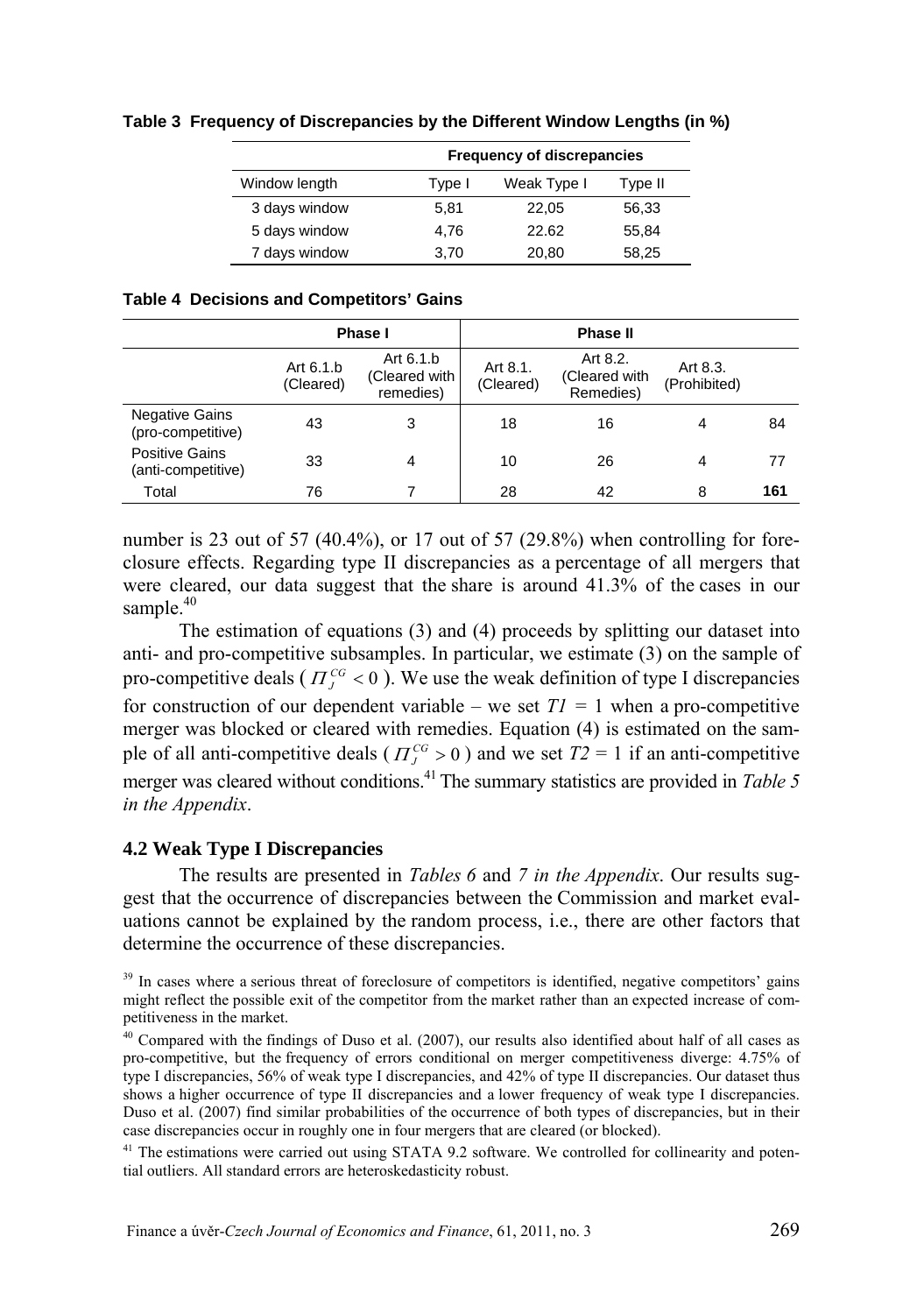Regarding the power of competitors, our results suggest that competitors have no influence over the Commission's decisions as far as pro-competitive mergers are concerned. With respect to preferential conditions for large EU countries, we find variable *Big EU* to be significant at the 5% level. According to the estimates of marginal effects in *Table 7*, the large EU countries have about a 20% lower chance of getting a pro-competitive deal curtailed by the Commission.

Considering procedural issues, we see that variable *Phase\_II* is significant at the 1% significance level and has a positive sign, implying that weak type I discrepancies are more likely in Phase II. The probability of a pro-competitive deal being curtailed is about 50% higher in Phase II. On the other hand, the steadily increasing number of cases (*Trend*) appraised by the Commission does not have any significant effect on the occurrence of weak type I discrepancies.

The effect of the variable *National* is not statistically significant. Thus, narrowly defined markets do not lead to an unnecessary burden being imposed on pro- -competitive deals.<sup>42</sup>

Our estimates suggest that there is no evidence of protectionist behavior by the EU antitrust agency. While variable *Extra\_EU* is statistically insignificant, the effect of *Cross* EU is significant at the 5% level. Moreover, the probability of unnecessary remedies (or a prohibition) is about 23% lower when the acquirer comes from outside the EU. One possible explanation is that these large multinational mergers usually fall under the scope of several antitrust agencies. Therefore, the existence of multiple independent assessments might generate a disciplinary effect on the EU regulator.

With respect to the effects of the EU regulatory reform, we see that variable *ECMR\_2004* is not significant at the 10% level. It should be noted, however, that the variable is not completely insignificant (the *p*-value being around 0.13) and that the marginal effect estimate suggests positive effects of the reform – weak type I discrepancies are 20% less likely for cases evaluated under the new ECMR.

Concerning the other controlling variables, we do not find any significant effect of network industries (*Network*), nor does the existence of vertical effects show any significant impact (*Vertical\_Effects*). Cases where the merging parties come from the same country do not have any significant effect on the frequency of weak type I discrepancies either (*Same\_Country*). The only significant controlling variable is *No\_Main\_Competitor* – the probability of weak type I discrepancies is about 17% higher for cases where several product markets were identified but none of the relevant competitors was present in all of the markets.<sup>43</sup>

We also control for the potential bias associated with the presence of foreclosure effects. As already mentioned, negative competitor gains might be induced by expected foreclosure of competitors rather than by increased competition in the relevant markets – these mergers would thus be wrongly classified as pro-competitive.

 $42$  Note again that we assumed that imposed remedies increase consumer welfare. Therefore, from the definition of weak type I discrepancies, imposing conditions and obligations on particular product markets only increases the overall positive effect of mergers evaluated as pro-competitive by the stock market.

 $^{43}$  The interpretation of this result is rather ambiguous. One possible explanation is to connect those errors with a too narrow product market definition. However, there is also a potential measurement error resulting from the inability to capture the overall competitive effect of a merger.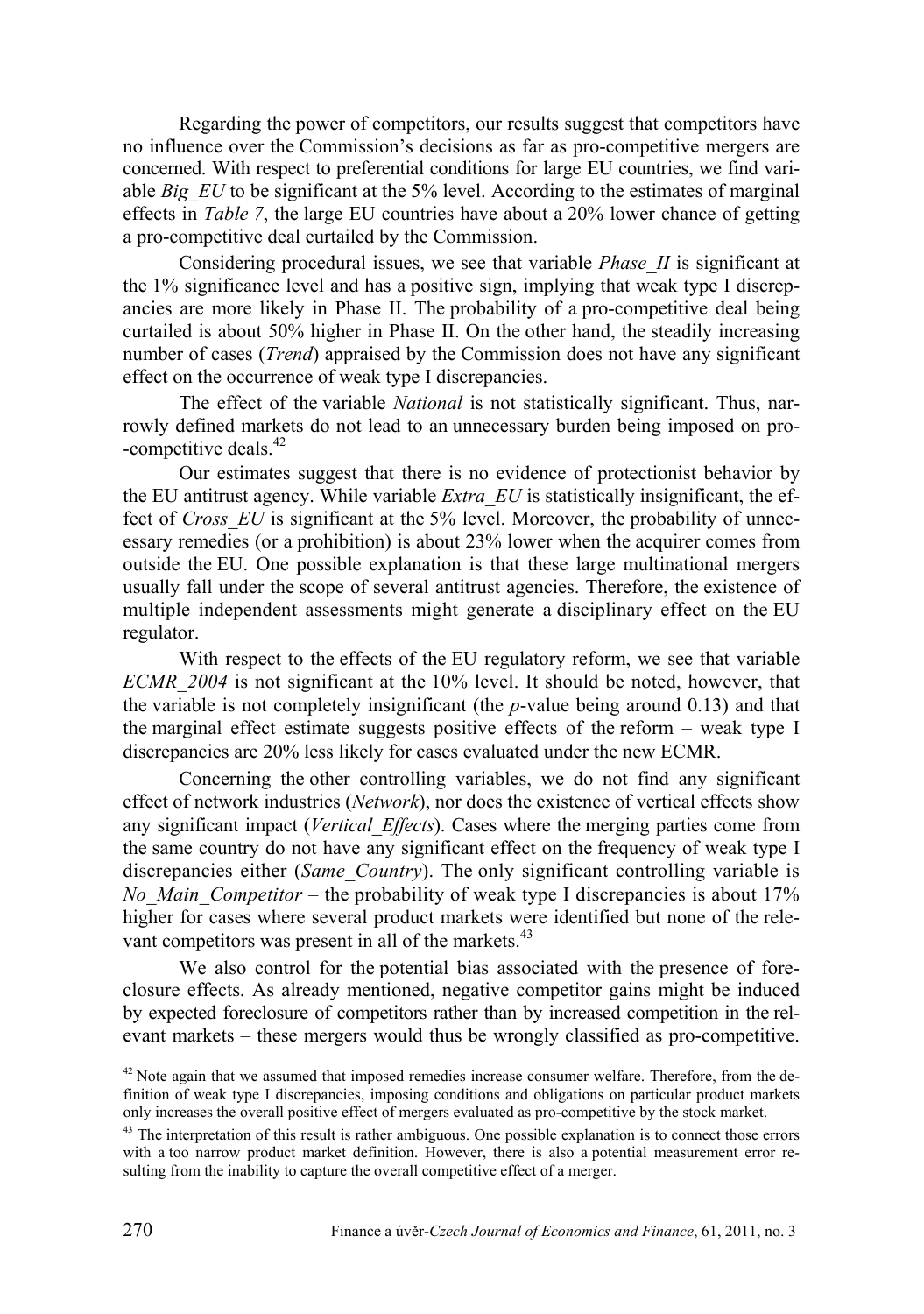Therefore, we exclude cases where the Commission raised concerns about the foreclosure effects of the merger and we re-estimate equation (3) on this restricted sample. As we can see from *Table 4*, the parameter estimates do not change considerably. We observe a significant change in two parameters only.

First, the variable *National* becomes significant at the 10% level. If the Commission identifies at least one of the markets concerned as national, the probability of a weak type I discrepancy increases by approximately 13%. Second, the vertical effects of the proposed transaction seem to play a significant role now. The probability that unnecessary remedies will be imposed on a deal considered pro-competitive by the market decreases by 17% in the presence of vertical effects. The interpretation of this result is again ambiguous. One possible explanation is that our restricted sample does not cover any mergers where vertical (conglomerate) effects could potentially lead to the foreclosure of competitors. Vertical mergers that do not lead to the marginalization of competitors are usually considered beneficial for consumers, mainly due to elimination of double marginalization (Tirole, 1988). The incentive for the Commission to impose remedies might therefore be lower for merger cases where positive vertical effects are observed.

#### **4.3 Type II Discrepancies**

Turning to the analysis of type II discrepancies, our results again suggest that they cannot be considered random.

Regarding the influence of competitors, we find variable  $\tilde{\Pi}^{CG}$  to be significant at the 1% significance level. Interestingly, the coefficient has a negative sign, implying that the more positive the expected increase in competitors' value, the less probable it is that an anti-competitive merger will be cleared. This is slightly counterintuitive, as one would expect the effort of competitors to influence the agency to increase with the size of the anticipated gains from the merger, thus resulting in a positive relationship between  $\tilde{\Pi}^{c\tilde{c}}$  and type II discrepancies. One possible explanation is that the Commission takes into account the stock market reaction to the merger announcement when evaluating the proposed transaction. An overly optimistic reaction of competitors' stocks might potentially trigger a more careful assessment of the merger by the regulator. Note, however, that the magnitude of this effect appears relatively marginal. For illustration, an increase in equity of about USD 240 million around the announcement date – which equals the median gain in our anti-competitive sample – would result in an approximately 5% lower probability of a type II discrepancy. We thus consider the influence of competitors to be of minor importance.

The variable *Big EU* is not significant and our results suggest that large EU countries cannot use their political power to get the Commission to clear anti-competitive deals.

Regarding procedural issues, the variable *Phase\_II* is again highly significant and large in magnitude. The marginal effect implicitly shows that the probability of approving an anti-competitive merger is some 48% larger in Phase I. This observation is further supported by the significance of the *Trend* variable representing the increased workload coupled with the higher proportion of cases decided in Phase I proceedings. According to our results, the probability that an anti-competitive merger will be cleared has increased slightly (on average by  $2\%$  p.a.) in the last decade.<sup>44</sup>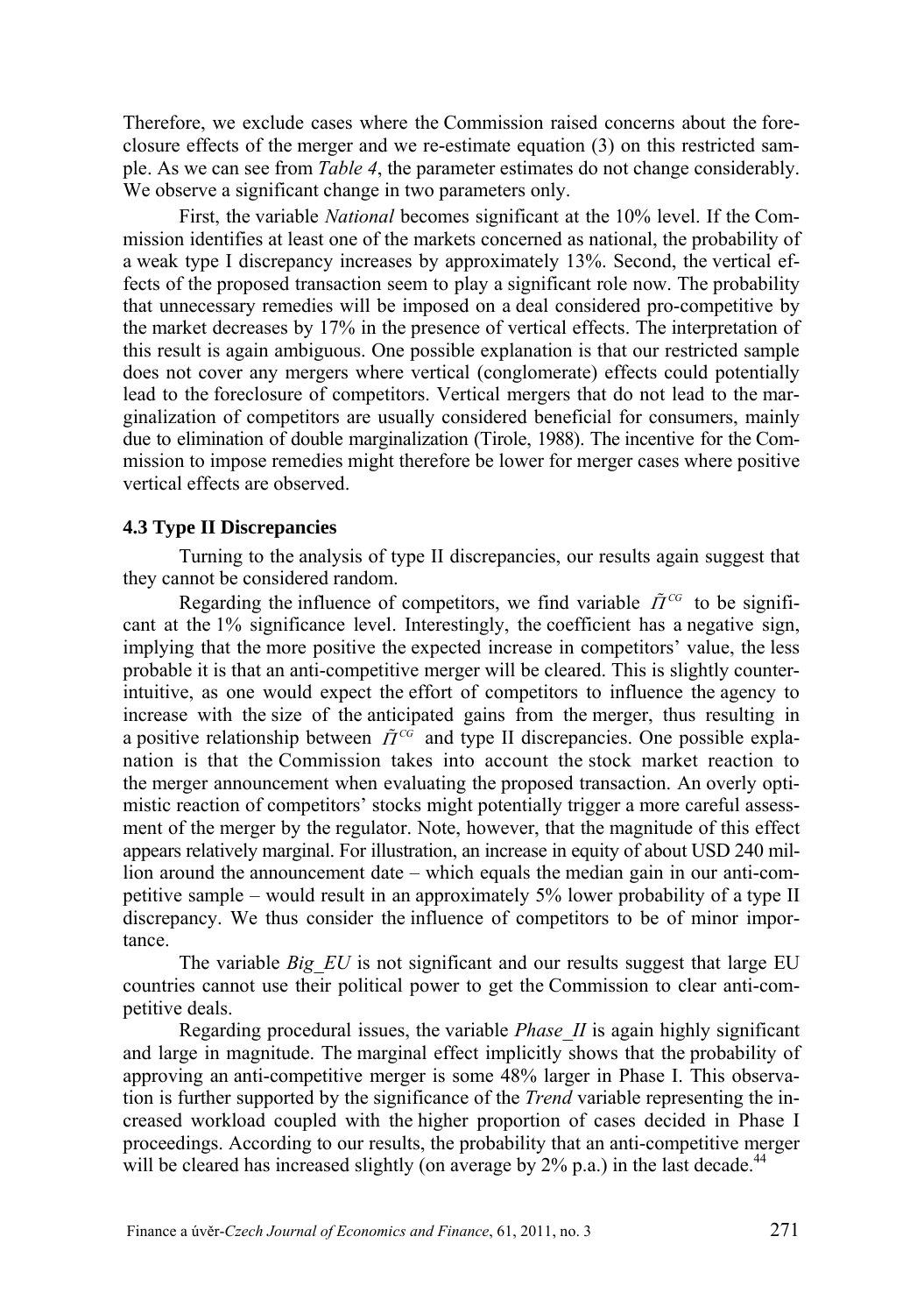A narrow market definition (*National*) significantly increases the chances that the anti-competitive effects of a proposed merger will be recognized by the Commission. If the Commission identifies at least one of the markets concerned as national, the probability of an anti-competitive merger being cleared decreases by 13%. Note that, according to our data, the positive effect of the national market definition (a lower frequency of type II discrepancies) is of comparable magnitude to the negative effect arising from an unduly narrow geographic market definition (higher occurrence of weak type I discrepancies in our subsample corrected for foreclosure effects). However, given the significantly higher number of mergers cleared by the Commission and the negative effects of anti-competitive mergers on consumers, a higher frequency of weak type I discrepancies might be seen as a reasonable price to pay for the higher probability of identifying anti-competitive deals.

As in the case of weak type I discrepancies, our estimates suggest that there is no clear evidence of protectionist behavior by the EU antitrust authority. While the variable *Extra\_EU* is statistically insignificant, the effect of *Cross\_EU* is significant at the 5% level. The negative marginal effect implies that anti-competitive mergers involving EU firms (both target and acquirer) have about a 21% higher probability of being cleared. Again, this might be explained by more careful examination of cross-euro-border cases rather than by systematic discrimination against foreign acquirers by the Commission.

The variable *ECMR\_2004* is significant at the 10% significance level. Our results suggest a positive effect of the 2004 reform; type II discrepancies are about 22% less likely under the new EU merger control system. It therefore appears that the promised "economic approach" and the procedural improvements of the new ECMR have helped the Commission to better align its merger evaluations with market expectations, at least with respect to combinations assessed as anti-competitive by the market.

Considering the control variables, none of them proved significant.<sup>45</sup>

#### **5. Conclusion**

We collected a unique representative sample of 161 merger cases evaluated by the Commission in the period 1990 to 2008 and we empirically analyzed the efficiency of EU merger control. We collected information on 348 relevant competitors and used stock market data to identify mergers that the market anticipated as anti- -competitive. From this, we identified instances where the Commission had prohibited mergers that the stock market regarded as pro-competitive as well as instances where the Commission had failed to prevent anti-competitive mergers. Using the PROBIT model, we further investigated the sources of these discrepancies with a particular focus on the effects of the 2004 regulatory reform on the occurrence of these discrepancies.

<sup>&</sup>lt;sup>44</sup> The average number of cases evaluated yearly is about 314 in the period 1998–2008. Using a rough estimate of the "average" marginal effect, we can simply multiply the average number of cases by the estimated marginal effect to get the change in the probability of a type II discrepancy.<br><sup>45</sup> Note that we controlled for potential misspecification of our model by excluding the insignificant con-

trol variables and repeating the PROBIT regression. Nevertheless, neither the sign of the coefficients nor the significance of the other variables changed. Therefore, we present the results including the insignificant control variables as well.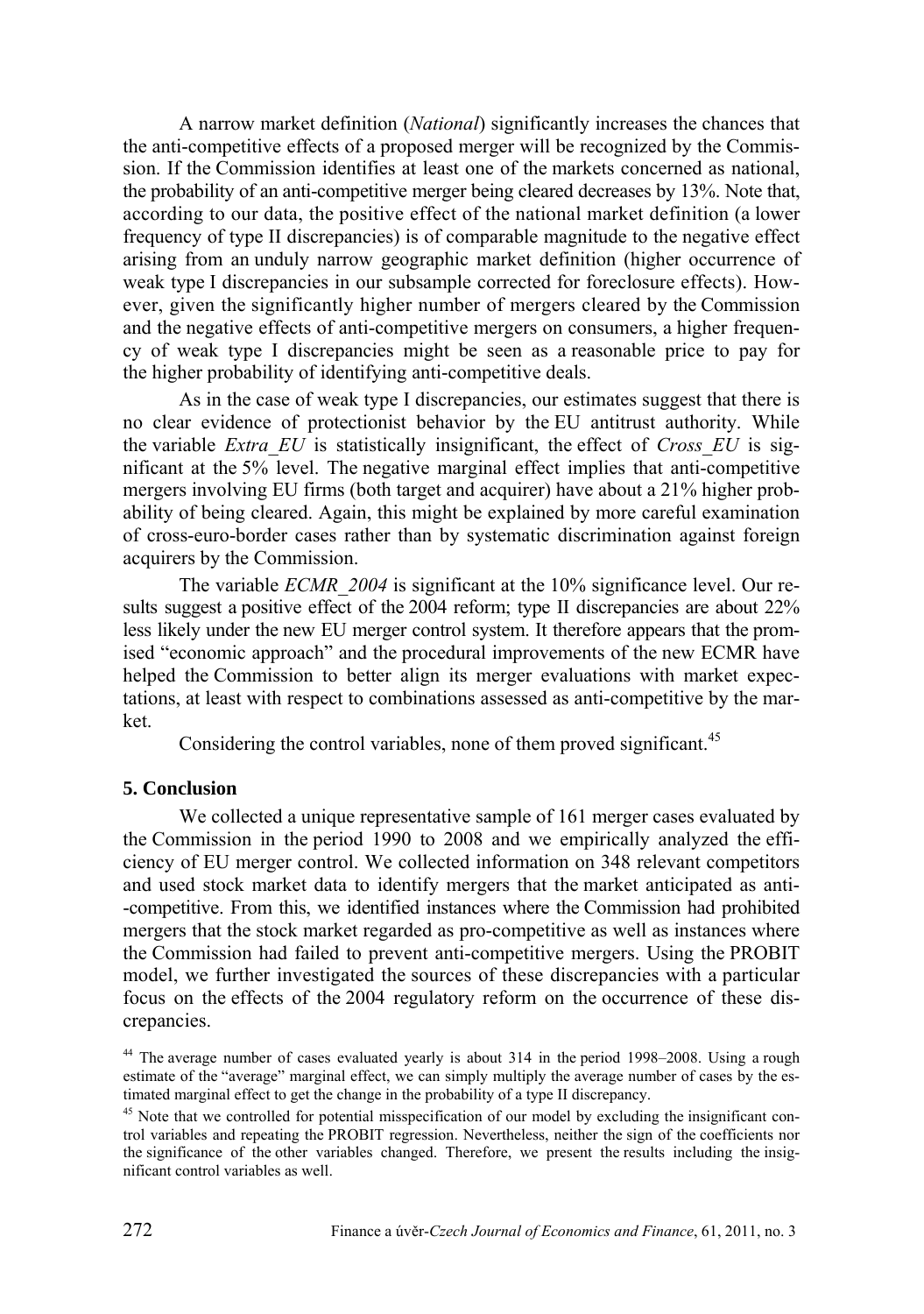In line with previous studies, our results suggest that the discrepancies between the Commission and the market are mainly driven by procedural and institutional factors. We also reject the claim that the Commission listens too much to competitors at the expense of consumers.

Our evidence further suggests that mergers involving firms from large EU countries have a significantly lower probability of bearing unnecessary remedies imposed by the Commission. However, we did not find any evidence that the Commission is willing to clear anti-competitive deals involving firms from large Member States. We do not find any evidence supporting the alleged protectionist behavior by the Commission, either. Our results suggest only that mergers involving a foreign acquirer are examined under closer scrutiny.

Procedural issues still play a significant role. The probability that an anti-competitive merger will be cleared is significantly higher if the final decision is made in a Phase I proceeding. This is accompanied by a significant effect of the increasing workload of expert teams on the occurrence of this type of discrepancy. On the other hand, Phase II proceedings often result in the imposition of unnecessary remedies on mergers evaluated as pro-competitive by the market. Nevertheless, given the significantly larger proportion of transactions decided in Phase I, the unnecessary remedies can be considered a reasonable price to pay for a higher probability of identifying anti-competitive mergers. Our data suggest a positive effect deriving from the 2004 reform, at least with respect to mergers evaluated as anti-competitive by the market. We found that for mergers appraised under the new regulation, the probability of an anti-competitive deal being cleared decreases significantly. We did not find any significant effect of the 2004 reform on the occurrence of weak type I discrepancies: the occurrence of unnecessary remedies has not decreased as a result of the new merger control system.

We recognize a need for further research in this area, and more data could confirm the robustness of our results and fully capture the real effects of the recent regulatory reform of the EU merger control system. A larger data sample would allow for more advanced econometric analysis, enabling us to test the effects of the 2004 reform in more detail. We could, for instance, look at the systemic effects of the reform by testing whether there is any significant change in the slopes of relevant explanatory variables, i.e., something that the limited size of our current sample did not allow for. Another potential approach would be to look at the real ex-post effects of mergers on competition and prices in the relevant markets, instead of relying on the ex-ante evaluation provided by the stock market. Although this approach has a number of shortcomings, it would allow us to move away from the controversial efficient market hypothesis, on which our current approach depends heavily.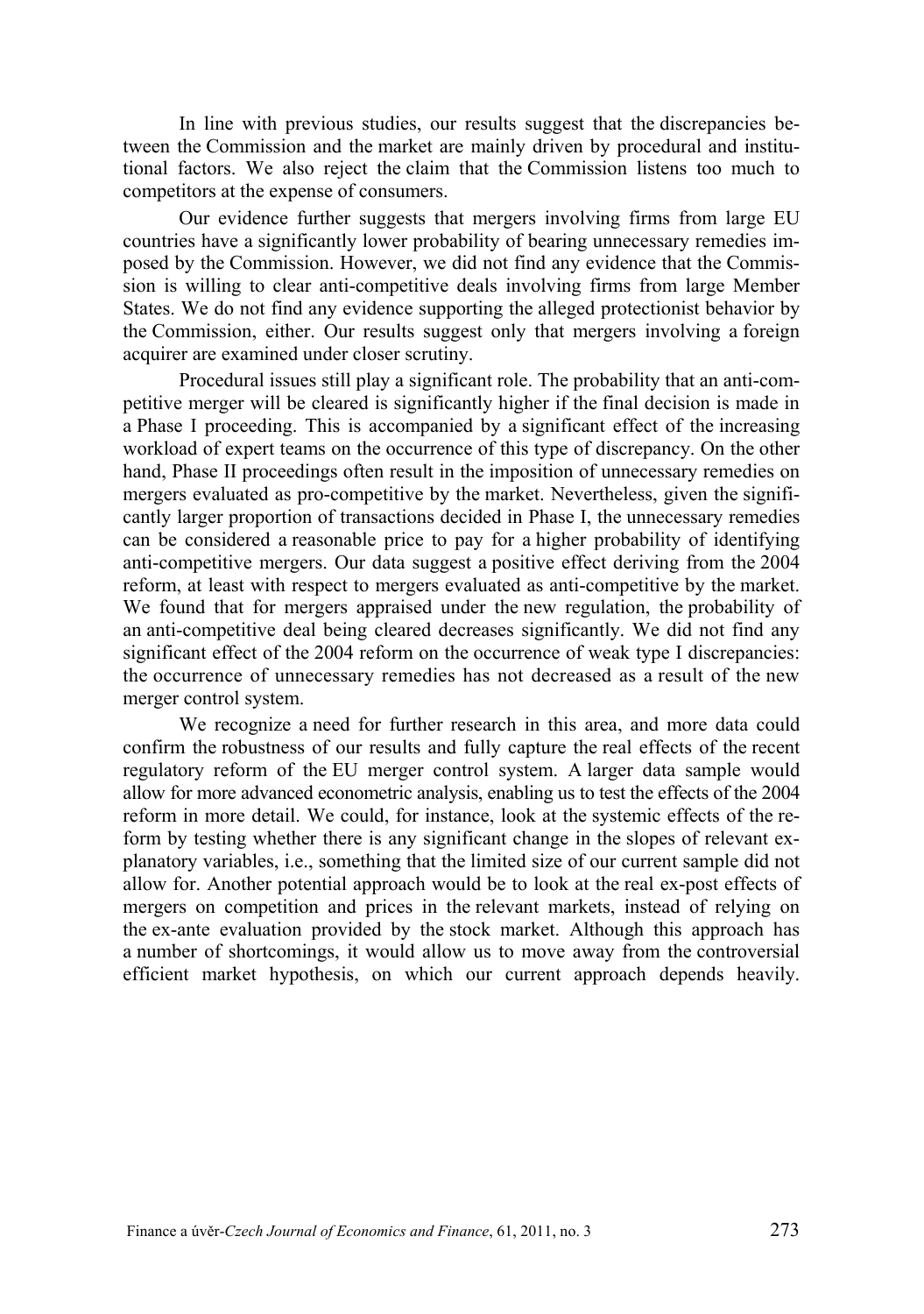# APPENDIX: Results and Statistics

| Variable           | Obs. | Mean   | Std. Dev. | Min        | <b>Max</b> |
|--------------------|------|--------|-----------|------------|------------|
| $W_T$ Type_I (T1)  | 84   | 0.4167 | 0.4960    | $\Omega$   |            |
| Type $II(T2)$      | 77   | 0.6753 | 0.4713    | 0          |            |
| $\tilde{\Pi}^{CG}$ | 161  | 63302  | 1704696   | $-8105858$ | 11500000   |
| Big EU             | 161  | 0.7019 | 0.4589    | 0          |            |
| Trend              | 161  | 2275   | 1489      | 12         | 5123       |
| National           | 161  | 0.3665 | 0.4833    | 0          |            |
| Extra EU           | 161  | 0.1180 | 0.3236    | 0          |            |
| Cross EU           | 161  | 0.1863 | 0.3906    | 0          |            |
| <b>ECMR 2004</b>   | 161  | 0.2857 | 0.4532    | 0          |            |
| Network            | 161  | 0.1429 | 0.3510    | 0          |            |
| Vertical Eff       | 161  | 0.3230 | 0.4691    | 0          |            |
| No Main Comp       | 161  | 0.2360 | 0.4260    | 0          |            |
| Same_Country       | 161  | 0.2609 | 0.4405    | 0          |            |

## **Table 5 Summary Statistics**

## **Table 6 Probit Results**

| Dependent variable         | WType I<br>discrepancies |          | WType I<br>discrepancies        |          | Type II<br>discrepancies |          |
|----------------------------|--------------------------|----------|---------------------------------|----------|--------------------------|----------|
|                            | Coef.                    | p-Values | Foreclosure Correction<br>Coef. | p-Values | Coef.                    | p-Values |
| $\tilde{\Pi}^{CG}$         | $-1.74E-07$              | 0.2310   | $-2.59E - 07$                   | 0.2550   | $-1.63E - 06$            | 0.0000   |
| <b>Big EU</b>              | $-0.9480$                | 0.0470   | $-1.0807$                       | 0.0350   | $-0.8586$                | 0.1280   |
| Phase II                   | 2.0985                   | 0.0000   | 2.0629                          | 0.0000   | $-2.7779$                | 0.0000   |
| Trend                      | 0.0002                   | 0.3120   | 0.0001                          | 0.7560   | 0.0005                   | 0.0880   |
| National                   | 0.5671                   | 0.1240   | 0.6832                          | 0.0970   | $-1.1176$                | 0.0530   |
| Cross EU                   | $-1.1965$                | 0.0340   | $-1.1272$                       | 0.0500   | $-1.6912$                | 0.0120   |
| Extra EU                   | $-0.2228$                | 0.7710   | $-0.1091$                       | 0.8900   | 0.3541                   | 0.6850   |
| <b>ECMR 2004</b>           | $-1.0484$                | 0.1370   | $-0.4232$                       | 0.5690   | $-1.7101$                | 0.0930   |
| Network                    | 0.1995                   | 0.7350   | 0.3486                          | 0.5690   | 0.1978                   | 0.7280   |
| Same Country               | $-0.1772$                | 0.6760   | $-0.4050$                       | 0.3680   | $-0.7581$                | 0.1590   |
| Vertical Eff               | $-0.7326$                | 0.1240   | $-0.9050$                       | 0.0650   | 0.5698                   | 0.2800   |
| No Main Comp               | 0.8185                   | 0.0160   | 0.8707                          | 0.0100   | 0.0047                   | 0.9940   |
| cons                       | $-0.9263$                | 0.1090   | $-0.7546$                       | 0.1910   | 3.6229                   | 0.0000   |
| <b>Observations</b>        | 84                       |          | 78                              |          | 77                       |          |
| Log Likelihood             | -30.738206               |          | -28.687419                      |          | -16.832526               |          |
| Chi-Squared                | 53.26                    |          | 44.85                           |          | 34.12                    |          |
| Significance level         | 0.0000                   |          | 0.0000                          |          | 0.0006                   |          |
| Pseudo R2                  | 0.4612                   |          | 0.4527                          |          | 0.6532                   |          |
| <b>Correct Predictions</b> | 0.8095                   |          | 0.7949                          |          | 0.8961                   |          |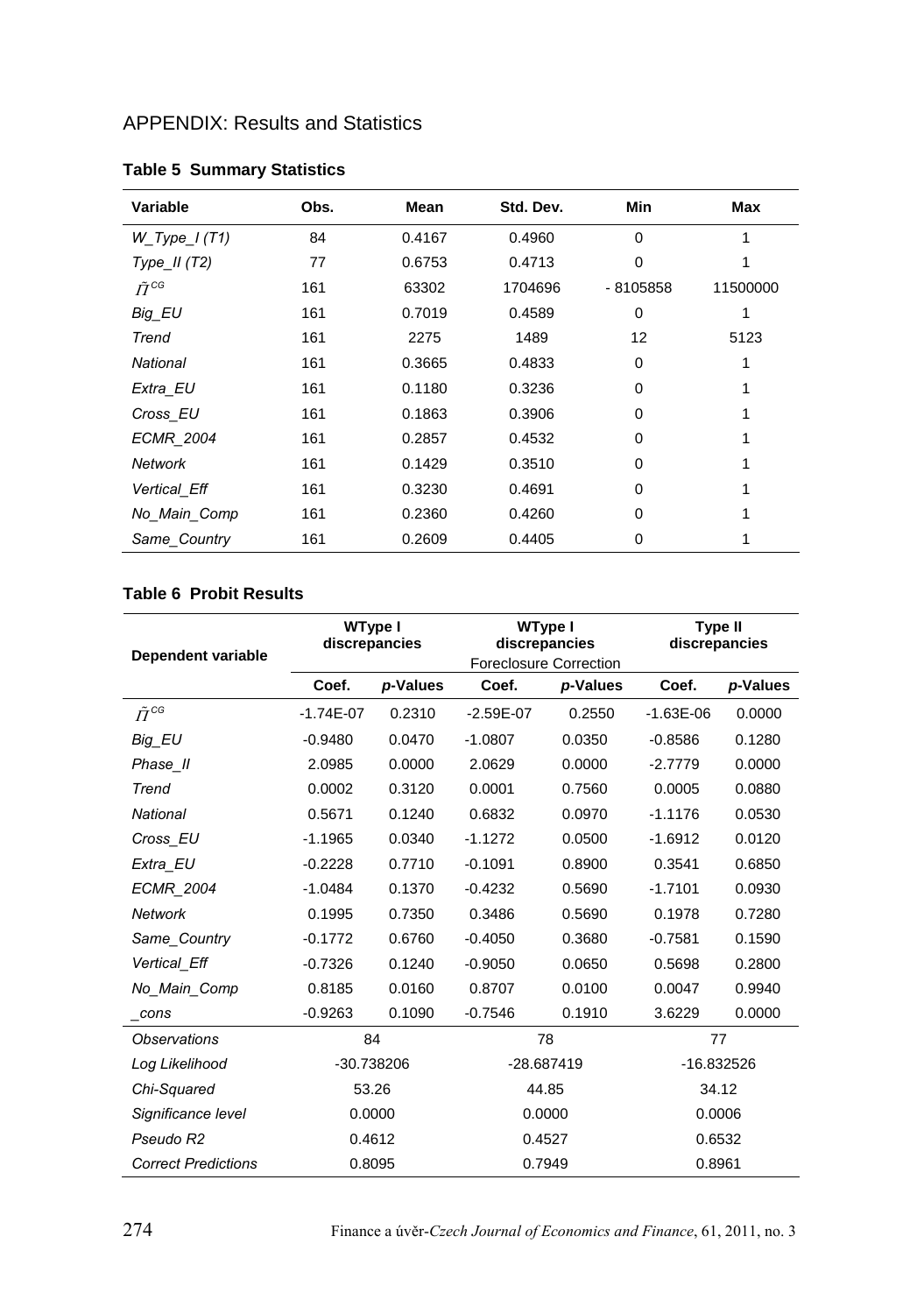*Notes:* The estimation of Weak Type I discrepancies is on the sub-sample of pro-competitive mergers, while the estimation of Type II discrepancies is on the sub-sample of anti-competitive mergers. The dependent variables are weak type1 (T1) and type2 (T2) discrepancies . The  $\tilde{\Pi}^{\text{CG}}$  variable is corrected for p, the predicted probability of the case being cleared obtained from a probit estimation on the full sample, where dependent variable is *Clear* and the exogenous variables are a constant, *Big\_EU*, *Phase\_II, Trend, National, Cross\_EU, Extra\_EU, ECMR\_2004, Network, Same\_Country* and *Vertical\_Eff*.

| <b>Dependent</b><br>variable | WType I<br>discrepancies |          | <b>WType I</b> | discrepancies          | Type II<br>discrepancies |          |
|------------------------------|--------------------------|----------|----------------|------------------------|--------------------------|----------|
|                              |                          |          |                | Foreclosure Correction |                          |          |
|                              | Coef.                    | p-Values | Coef.          | p-Values               | Coef.                    | p-Values |
| $\tilde{\Pi}^{CG}$           | $-3.48E - 08$            | 0.2280   | $-5.22E-08$    | 0.2440                 | $-1.95E - 07$            | 0.0000   |
| Big EU                       | $-0.1976$                | 0.0240   | $-0.2262$      | 0.0120                 | $-0.0981$                | 0.1580   |
| Phase II                     | 0.4977                   | 0.0000   | 0.4747         | 0.0000                 | $-0.4705$                | 0.0000   |
| Trend                        | 0.0000                   | 0.3000   | 0.0000         | 0.7550                 | 0.0001                   | 0.0600   |
| National                     | 0.1107                   | 0.1470   | 0.1299         | 0.1320                 | $-0.1354$                | 0.0630   |
| Cross EU                     | $-0.2250$                | 0.0050   | $-0.2104$      | 0.0070                 | $-0.2100$                | 0.0090   |
| Extra EU                     | $-0.0437$                | 0.7650   | $-0.0217$      | 0.8880                 | 0.0411                   | 0.6740   |
| <b>ECMR 2004</b>             | $-0.2054$                | 0.0850   | $-0.0845$      | 0.5430                 | $-0.2092$                | 0.1090   |
| Network                      | 0.0407                   | 0.7380   | 0.0730         | 0.5820                 | 0.0233                   | 0.7260   |
| Same Country                 | $-0.0349$                | 0.6710   | $-0.0784$      | 0.3400                 | $-0.0974$                | 0.1820   |
| Vertical Eff                 | $-0.1420$                | 0.1030   | $-0.1720$      | 0.0360                 | 0.0736                   | 0.2220   |
| No Main Comp                 | 0.1694                   | 0.0270   | 0.1821         | 0.0200                 | 0.0006                   | 0.9940   |

#### **Table 7 Marginal Effects**

*Notes:* Coefficients represent average effects of partial derivative of *E*[*y*] = *F*[*βX*]. For the binominal (dummy) variables, coefficients represent the effect of discrete change of dummy variable from 0 to 1.

#### **REFERENCES**

Aktas N, Bodt E de, Roll R (2007): Is European M&A Regulation Protectionist? The *Economic Journal*, 117:1096–1121.

Ball R, Brown P (1968): An Empirical Evaluation of Accounting Income Numbers. *Journal of Accounting Research*, (6):159–178.

Bartus T (2005): Estimation of marginal effects using margeff. The *Stata Journal*, 5(3):309–29.

Bergman M, Jakobsson M, Razo C (2003): An Econometric Analysis of the European Commission's Merger Decisions. *International Journal of Industrial Organization*, 23(9-10):717–737.

Brealey RA, Myers SC (1995): *Fundamentals of Corporate Finance*. McGrawHill.

Chamberlain G (1984): Panel Data. In: Griliches Z, Intriligator MD (Eds.): *Handbook of Econometrics.* Vol. 2. Amsterdamm, NorthHolland, pp. 1247–1320.

Coate MB, McChesney FS (1992): Empirical Evidence on FTC Enforcement of the Merger Guidelines. *Economic Inquiry*, 30:277–293.

Cox A, Portes J (1998): Mergers in Regulated Industries: The Uses and Abuses of Event Studies. *Journal of Regulatory Economics*, 14(3):281–285.

Dolley J (1933): Characteristics and Procedure of Common Stock Split-Ups. *Harvard Business Review*, 11:316–326.